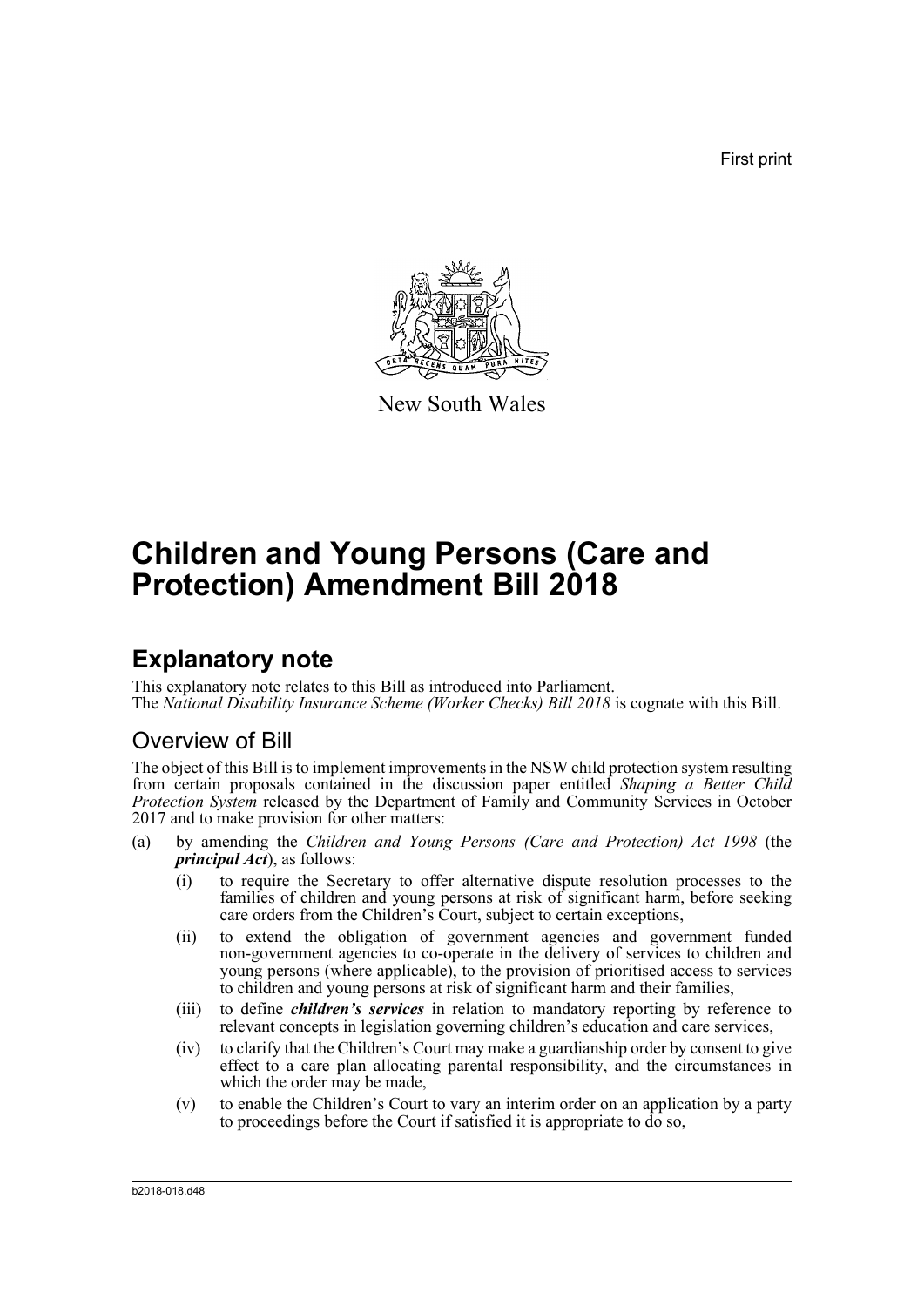- (vi) to limit the period for which an order of the Children's Court may allocate all aspects of parental responsibility for a child or young person solely to the Minister following its approval of a permanency plan involving restoration, guardianship or adoption,
- (vii) to clarify the period within which the feasibility of restoration of a child or young person to his or her parents is to be considered, in connection with the preparation and approval of permanency plans,
- (viii) to enable the Children's Court to conduct a review of progress in implementing the care plan for a child or young person if not satisfied, after considering a report under section 82 of the principal Act, that proper arrangements have been made for his or her care and protection,
- (ix) to enable the Children's Court to make a contact order for the duration of a guardianship order if satisfied that it is in the best interests of the child or young person the subject of the guardianship order,
- (x) to restate, as primary considerations and additional considerations, certain matters that the Children's Court must consider before granting leave to make an application to vary or rescind a care order,
- (xi) to add to those primary considerations, matters concerning the views of the child or young person, the stability of present care arrangements and the least intrusive intervention into the life of the child or young person if those arrangements are stable and secure,
- (xii) to enable the Children's Court to dismiss an application for leave to apply to vary or rescind a care order if satisfied that it is frivolous, vexatious, an abuse of process or one of a series made by the applicant with no reasonable prospect of success,
- (xiii) to extend the period for which a child or young person who has been placed in statutory out-of-home care and is subject to a permanency plan involving restoration may live with his or her parents before the date of restoration,
- (xiv) to allow supported out-of-home care (other than temporary care arrangements) only in respect of court ordered placements of children or young persons in out-of-home care with relatives or kin,
- (xv) to prohibit the publishing or broadcasting of the names of children or young persons in any way that identifies them as being in out-of-home care or under the parental responsibility of the Minister,
- (xvi) to create certain exceptions to the prohibition under the principal Act on publishing or broadcasting the name of a child or young person, in relation to the Coroner's Court,
- (xvii) to vest the care responsibility for a child in the Secretary on the death of the child's sole or surviving guardian (or other person with full parental responsibility for the child) for up to 21 days,
- (xviii)to provide for a penalty of up to 2 years imprisonment for offences relating to the abuse or neglect of children or young persons,
- (xix) to make various other minor, ancillary or consequential amendments, and
- (b) by amending the *Adoption Act 2000* to enable the Supreme Court to make an order dispensing with a requirement for the consent of a person to a child's adoption if the application for adoption is made by the child's guardian.

# Outline of provisions

**Clause 1** sets out the name (also called the short title) of the proposed Act.

**Clause 2** provides for the commencement of the proposed Act on a day or days to be appointed by proclamation.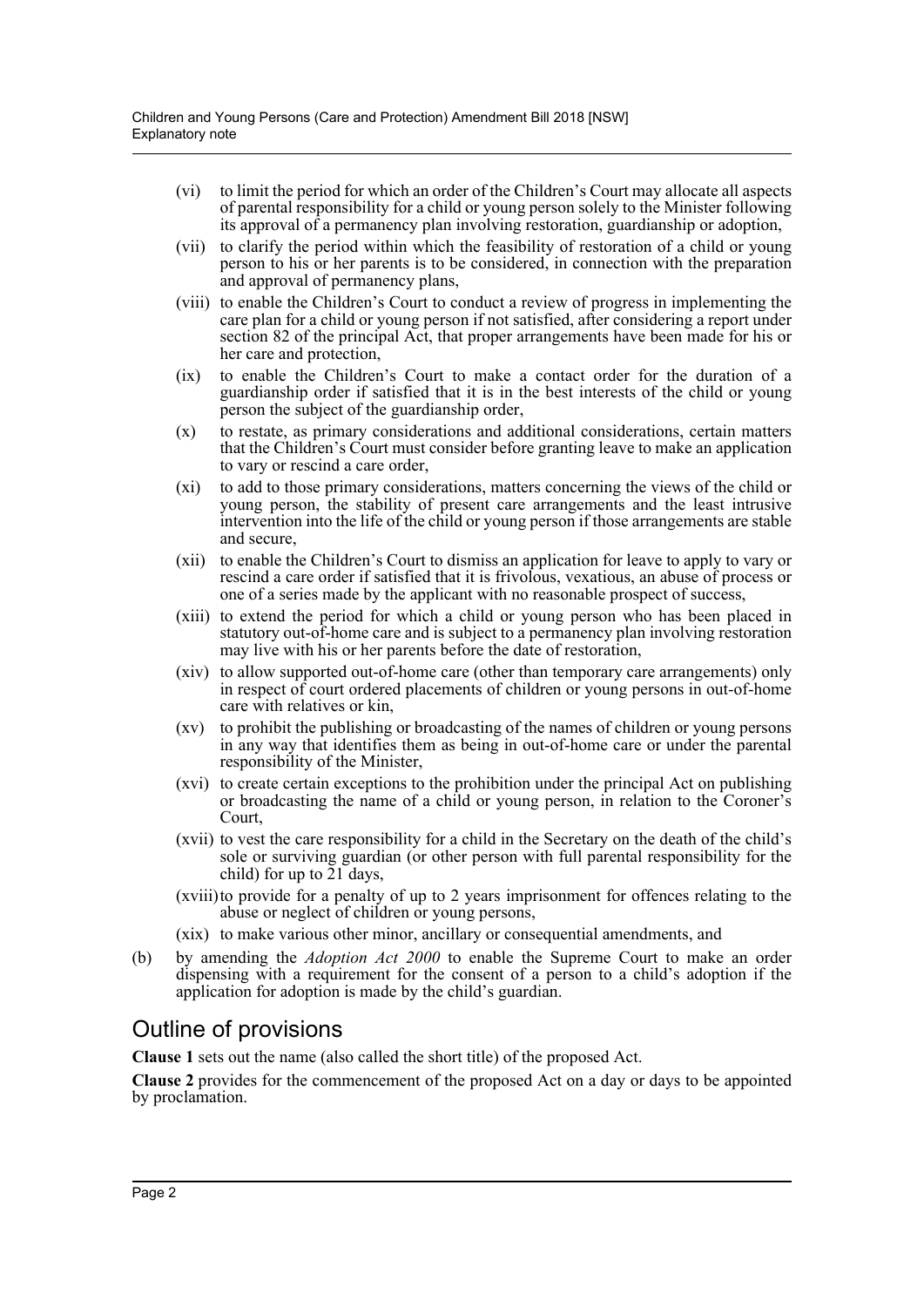# **Schedule 1 Amendment of Children and Young Persons (Care and Protection) Act 1998 No 157**

### **Prioritised access to services for children and young persons at risk of significant harm and their families**

**Schedule 1 [4]** provides that the Secretary, in deciding what action should be taken to promote and safeguard the safety, welfare and well-being of a child or young person at risk of significant harm, may request government agencies and government funded non-government agencies (*relevant agencies*) to provide prioritised access to services to the child or young person and his or her family.

**Schedule 1 [2]** makes a consequential amendment to clarify that the role of the Secretary in promoting the development of interagency procedures and protocols includes procedures and protocols for the provision of prioritised access to services as referred to above.

Section 18 of the principal Act requires relevant agencies to use their best endeavours to comply with the Secretary's request if it is consistent with their own responsibilities and does not unduly prejudice the discharge of their functions. **Schedule 1 [5]** makes it clear that these responsibilities and functions include, in the case of provision of health services, the relevant agency's responsibilities under the Medicare Principles and Commitments and its functions in clinical decision-making.

**Schedule 1 [7] and [9]** make consequential amendments to insert notes referring to the power of the Secretary the subject of **Schedule 1 [4]**.

**Schedule 1 [49]–[51]** make ancillary amendments to clarify that provisions authorising certain agencies to exchange information to facilitate the provision of services to children and young persons and require them to take reasonable steps to co-ordinate decision-making and service delivery, apply to their provision of prioritised access to services the subject of **Schedule 1 [4]** (should they be obliged under section 18 to use their best endeavours to provide that access).

## **Defining "children's services" in relation to mandatory reporting**

**Schedule 1 [8]** defines *children's services* for the purposes of the mandatory reporting provisions in the principal Act that require persons involved in the delivery of children's services in their paid employment or who hold a management position in an organisation that involves the direct supervision of, or responsibility for, the provision of children's services, to report children at risk of significant harm to the Secretary.

The term is defined by reference to relevant concepts in the *Children (Education and Care Services) National Law (NSW)* and the *Children (Education and Care Services) Supplementary Provisions Act 2011*.

## **Alternative dispute resolution**

**Schedule 1 [12]** requires the Secretary to offer the family of a child or young person alternative dispute resolution processes before seeking care orders from the Children's Court if the Secretary determines the child or young person is at risk of significant harm.

However, the Secretary is not required to offer alternative dispute resolution processes to a family if of the opinion that their participation in those processes would not be appropriate due to exceptional circumstances. The Secretary is also not required to do so if there are criminal proceedings or a police investigation and if of the opinion that it is not appropriate to do so after considering advice by the Commissioner of Police.

The requirement does not affect the Secretary's overarching obligation under the principal Act to take whatever action is necessary to safeguard or promote the safety, welfare and well-being of the child or young person in need of care and protection, and is subject to the principles of intervention applying to the Secretary in deciding the appropriate response to a report that a child or young person is suspected of being at risk of significant harm.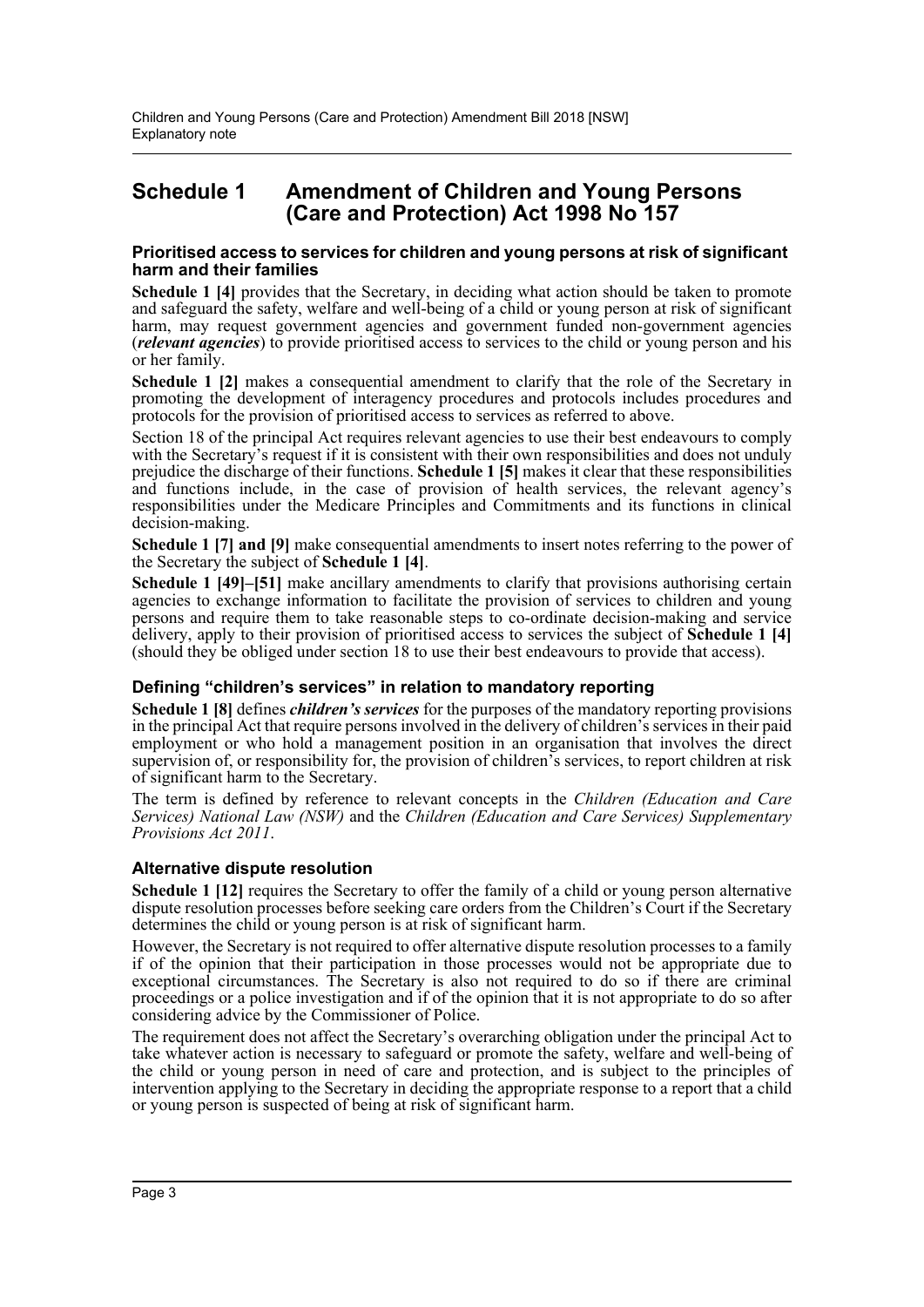**Schedule 1 [3]** makes a consequential amendment to include the co-ordination of the early provision of alternative dispute resolution processes in the circumstances described above as an object of interagency procedures and protocols (the development of which is to be promoted by the Secretary under the principal Act).

**Schedule 1 [10]** makes a consequential amendment to include offering alternative dispute resolution processes in the circumstances described above in a list of actions that the Secretary might take in response to a report that a child or young person is at risk of significant harm.

**Schedule 1 [3], [6], [10] and [17]** make consequential amendments to insert notes referring to the proposed requirement into relevant provisions.

**Schedule 1 [11]** makes a minor amendment for plainer expression.

# **Guardianship orders by consent**

**Schedule 1 [13]** restates the circumstances in which the Children's Court may make an order by consent to give effect to a care plan that allocates parental responsibility (other than to the parents), without the necessity of a care application or a finding that the child or young person is in need of care and protection. The proposed provisions clarify that the Court may make a guardianship order by consent for this purpose, and (additionally) without the necessity for a finding that there is no realistic possibility of restoration of the child or young person to his or her parents.

The matters of which the Children's Court must be satisfied before making the order by consent are that the proposed order will not contravene the principles of the principal Act and that the parties to the care plan understand its provisions and have freely entered into it (as currently), and that the parties have received independent legal advice about the nature and effect of the proposed order and the provisions of the care plan to which the proposed order will give effect (rather than independent advice about the latter, as currently).

**Schedule 1 [14]** applies certain requirements that apply to applications for guardianship orders to guardianship orders by consent, namely, that the Secretary must not seek a guardianship order to give effect to a care plan unless satisfied that the proposed guardian has satisfied the prescribed suitability assessments, that the Secretary must present to the Court a care plan prepared by the Secretary and a copy of any report on the well-being of the child or young person that is relevant to the care plan, and that the care plan must contain certain specified information, be in the prescribed form and meet any other requirements the regulations may prescribe.

**Schedule 1 [1] and [19]** make consequential amendments to clarify that certain references to or in relation to guardianship orders include a reference to or in relation to guardianship orders by consent.

## **Care responsibility on death of guardian or carer with full parental responsibility**

**Schedule 1 [15]** vests the care responsibility for a child or young person in the Secretary on the Secretary becoming aware of the death of the sole or surviving guardian of, or other person who held full parental responsibility for, the child or young person. The vesting expires after 21 days or on the making of a court order that allocates parental responsibility for the child or young person, whichever occurs first. During the period of vesting, the Secretary is to make any investigations and assessments the Secretary considers necessary to determine the most appropriate care arrangements for the child or young person.

**Schedule 1 [18]** makes a consequential amendment to account for the proposed vesting in relation to a finding that the Children's Court must make (that the child or young person is in need of care and protection) before it may make a care order in relation to the child or young person.

**Schedule 1 [46]** makes a consequential amendment to include the death of a child or young person during the period of vesting as a reportable death for the purposes of the principal Act.

## **Shorter term Court orders allocating full parental responsibility to Minister**

**Schedule 1 [20]** limits (to 24 months) the period for which an order of the Children's Court that follows its approval of a permanency plan involving restoration, guardianship or adoption, may allocate all aspects of parental responsibility for a child or young person solely to the Minister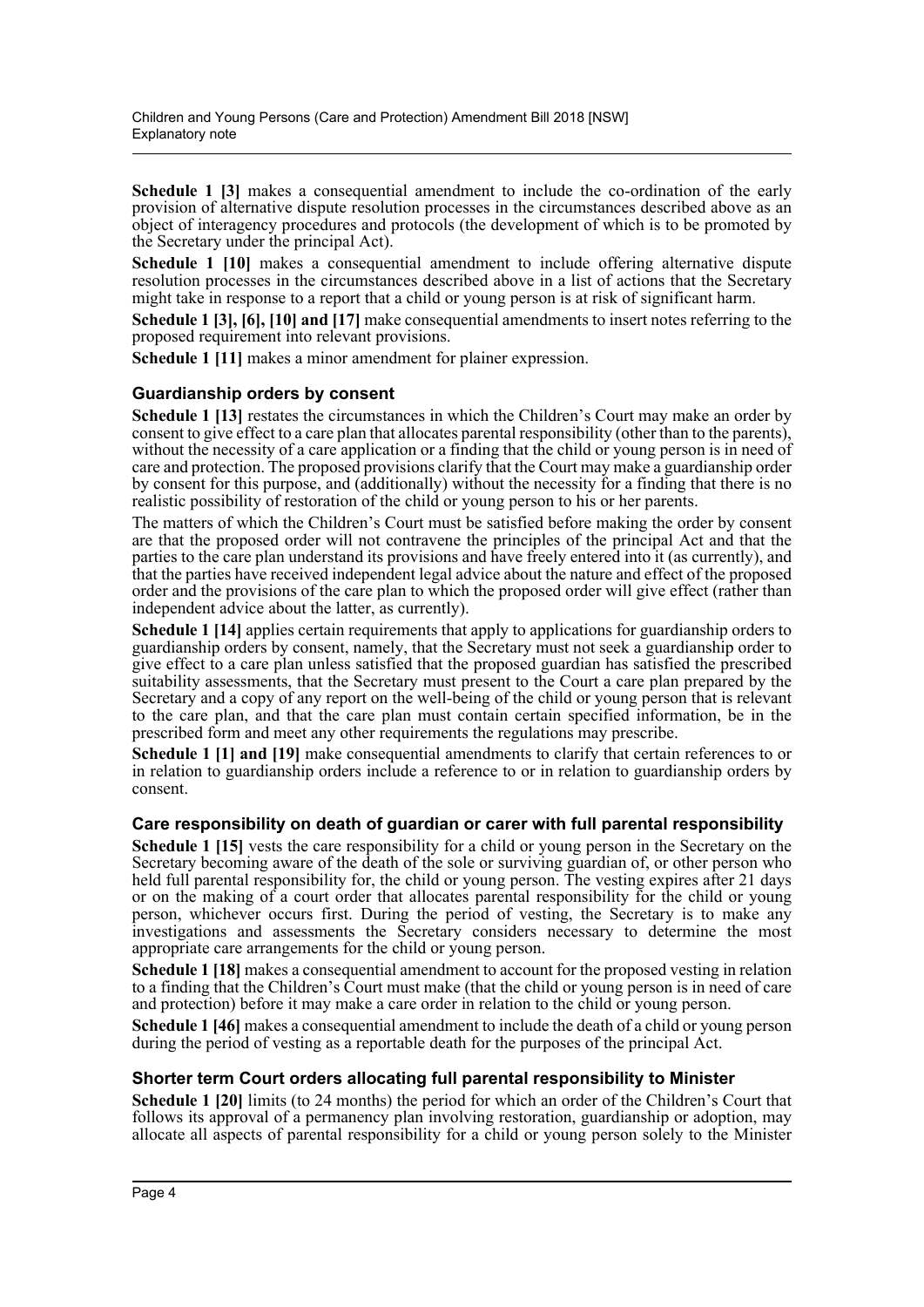(long-term placement with the Minister being the last preference under the permanent placement principles in section 10A of the principal Act).

The maximum periods do not apply if the Court is satisfied that special circumstances warrant the allocation being for a longer period.

## **Progress reviews of suitability of care arrangements**

**Schedule 1 [21]** enables the Children's Court, on its own motion, to conduct a review of progress in implementing the care plan for a child or young person in respect of whom the Court has made an order (other than a guardianship order) allocating parental responsibility to a person other than to a parent. The Court may conduct the review (a *progress review*) if, after considering a report under section 82 of the principal Act as to the suitability of the care and protection arrangements for the child or young person, it is not satisfied that proper arrangements have been made. The Court may re-list the matter for the purpose of conducting the review.

The Court is to give notice of the progress review to the parties and may invite them to give evidence and make submissions at the review, in relation to the progress in implementing the care plan.

The proposed provision for a progress review replaces a provision requiring the Court (if not satisfied that proper arrangements have been made following consideration of a report under section 82) to invite the parties to make an application under section 90 of the principal Act to vary or rescind the order. **Schedule 1 [22]** makes a consequential amendment to omit a related provision.

## **Realistic possibility of restoration in relation to permanency plans**

**Schedule 1 [23], [24], [26] and [27]** provide for the period (being a reasonable period, not exceeding 24 months) within which the feasibility of restoration of a child or young person to his or her parents is to be considered, in connection with the preparation and approval of permanency plans. The feasibility of restoration is required to be considered in that context:

- (a) by the Secretary, for the purposes of preparing an appropriate permanency plan for submission to the Children's Court, if the Secretary applies for a care order for removal of the child or young person, and
- (b) by the Court, before approving a permanency plan so submitted that involves restoration.

**Schedule 1 [25]** clarifies that a particular decision that the Court may defer in the best interests of the child or young person is as to whether to accept the Secretary's assessment of the feasibility of restoration.

### **Longer term contact orders if child or young person is the subject of a guardianship order**

**Schedule 1 [28]** enables the Children's Court to make a contact order of more than 12 months duration (12 months being the maximum duration of contact orders, otherwise) if it concerns a child or young person the subject of a guardianship order and the Court is satisfied that a contact order of longer duration is in his or her best interests. Accordingly, the Court may make a contact order for the duration of a guardianship order if satisfied that it would be in the best interests of the child or young person the subject of the guardianship order.

## **Considerations in granting leave to apply to vary or rescind a care order**

**Schedule 1 [29]** restates (as primary considerations and additional considerations) the existing matters that the Children's Court is required to consider before granting leave to make an application to vary or rescind a care order. The existing matter of 'plans for the child' is extended to plans also for young persons. New matters that the Court is to consider (as primary considerations) concern the views of the child or young person, the stability of present care arrangements and, if the Court considers that present care arrangements are stable and secure, the course that would result in the least intrusive intervention into the life of the child or young person and whether that course would be in his or her best interests.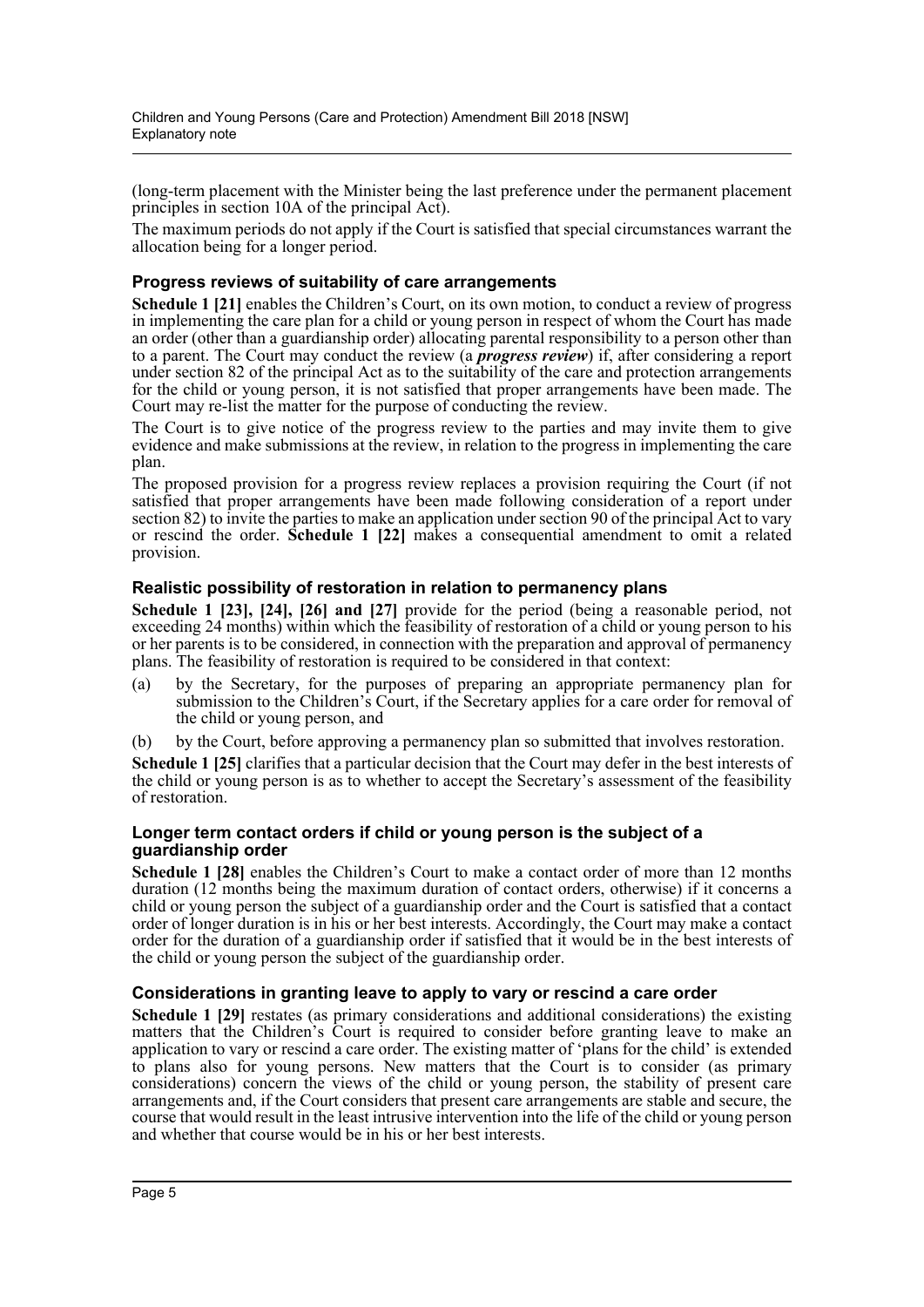**Schedule 1 [30]** moves a provision that specifies who may make an application to vary or rescind a care order to a more appropriate location. **Schedule 1 [31]** amends a cross reference as a consequence.

**Schedule 1 [32]** makes amendments to ensure that certain matters that the Court is required to take into consideration before making an order to rescind or vary certain types of care order are expressed consistently with like matters the subject of **Schedule 1 [29]**.

### **Frivolous or vexatious applications for leave to apply to vary or rescind a care order**

**Schedule 1 [29]** also enables the Children's Court to dismiss an application for leave to apply to vary or rescind a care order if satisfied it is frivolous, vexatious or an abuse of process. Without limiting those grounds, specific provision is also made to enable the Court to dismiss an application if satisfied it has no reasonable prospect of success and the applicant has previously made a series of applications that the Court has dismissed.

# **Variation of interim orders**

**Schedule 1 [34]** enables a party to care proceedings before the Children's Court to make an application to vary an interim care order during the proceedings (instead of having to seek leave to make an application under section 90 of the principal Act). The Court may, by order, vary the interim order if satisfied on the application that it is appropriate to do so.

**Schedule 1 [33]** makes a consequential amendment to provide that section 90 does not apply to an application to vary an interim care order.

**Schedule 1 [16]** makes a consequential amendment to extend an exemption from the requirement for a written report to accompany a care application (that applies to applications to vary or rescind a care order under section 90 of the principal Act) to applications to vary an interim order under the proposed provision.

### **Prohibition on publishing names of children or young persons in a way that identifies them as being in care**

**Schedule 1 [35]** prohibits the publishing or broadcasting of the name of a child or young person who is or has been under the parental responsibility of the Minister or in out-of-home care in any way that identifies the child or young person as being or having been under the parental responsibility of the Minister or in out-of-home care. A consequential amendment made by **Schedule 1 [36]** will result in the prohibition applying to the publication or broadcast of the name of the child or young person concerned until he or she turns 25 years of age or dies, whichever occurs first.

**Schedule 1 [36]** also makes consequential amendments that will result in maximum penalties for the offence of contravening the prohibition of 200 penalty units (\$22,000) or imprisonment for 2 years, or both, for an individual or 2,000 penalty units (\$220,000) in the case of a corporation. The offence will be a strict liability offence and, if committed by a corporation, will be an executive liability offence attracting executive liability for a director or other person involved in the management of the corporation.

**Schedule 1 [36] and [37]** make consequential amendments to apply to the proposed prohibition the exceptions that apply to the existing prohibitions against publishing or broadcasting the name of a child or young person under the principal Act.

### **Exception from prohibition on publishing names of children or young persons for Coroner's Court**

**Schedule 1 [38] and [39]** provide for 2 further exceptions to the prohibition against publishing or broadcasting the name of a child or young person under the principal Act (including as proposed to be extended by **Schedule 1 [35]**), as follows:

(a) the publication by the Coroner's Court of the name of a child or young person the subject of an inquest concerning his or her suspected death in the Court's findings in the inquest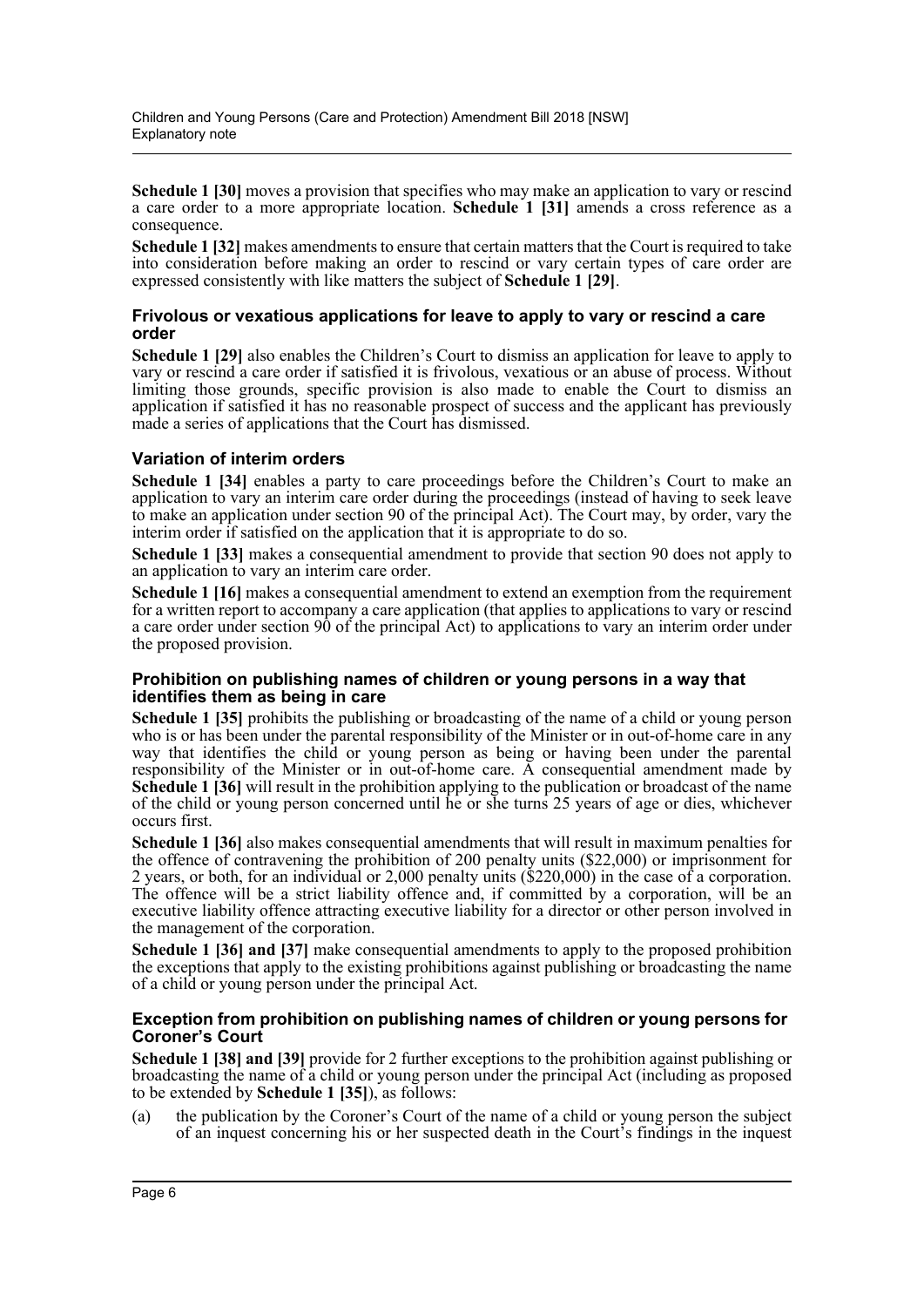(the publication of the name of a child or young person who has died already being an exception),

(b) the publication of the name of the child or young person the subject of such an inquest with the consent of the Coroner's Court if the Court considers the publication of the name would be in the public interest.

# **Flexibility in statutory out-of-home care to facilitate restoration**

**Schedule 1 [41]** extends (from 6 months before the date for restoration to 12 months before that date) the period for which a child or young person who has been placed in statutory out-of-home care and is the subject of a permanency plan involving restoration may live with his or her parents in accordance with arrangements under an approved care plan without their contravening certain restrictions under the principal Act on who may provide statutory out-of-home care.

# **Supported out-of-home care only for court ordered placements**

**Schedule 1 [43]** replaces current provisions that enable the Secretary to provide support in respect of the placement of a child or young person in out-of-home care regardless of whether the placement is court ordered, with a provision that enables the Secretary to provide support only in respect of the placement of a child or young person in out-of-home care with a relative or kin that is by virtue of an order of the Children's Court, or a parenting order in favour of the relative or kin under the *Family Law Act 1975* of the Commonwealth made in respect of proceedings to which the Secretary was a party. **Schedule 1 [40] and [42]** make consequential amendments to reflect the change in scope of the proposed provision.

**Schedule 1 [44]** revises the scope of provisions requiring reports and reviews of supported out-of-home care as a consequence of the amendment made by **Schedule 1 [43]**. The amendment also clarifies that the provisions do not apply to temporary care arrangements (being a type of supported out-of-home care).

**Schedule 1 [45]** inserts a reference to kin for consistency with other references to relatives and kin in similar contexts elsewhere in the principal Act.

## **Penalties for offences**

**Schedule 1 [47]** inserts an additional penalty of up to 2 years imprisonment for abuse of a child or young person or causing damage to the development of a child or young person.

**Schedule 1 [48]** inserts an additional penalty of up to 2 years imprisonment for neglect of a child or young person.

## **Savings and transitional and other provisions**

**Schedule 1 [52]** inserts a standard regulation-making power in relation to savings, transitional and other provisions in Schedule 3 to the principal Act.

**Schedule 1 [53]** inserts provisions of a savings or transitional nature as a consequence of the enactment of the proposed Act.

# **Schedule 2 Amendment of Adoption Act 2000 No 75**

# **Dispensing with certain requirements for consent to adoption of child**

**Schedule 2 [1] and [2]** enable the Supreme Court to make an order dispensing with a requirement under the *Adoption Act 2000* for the consent of parents or persons with parental responsibility for a child to the child's adoption. The Court may do so if the application for adoption is made by the child's guardians and the Court is satisfied that:

- (a) the child has established a stable relationship with his or her guardians, and
- (b) the adoption of the child by his or her guardians will promote the child's welfare, and
- (c) to do so is in the best interests of the child.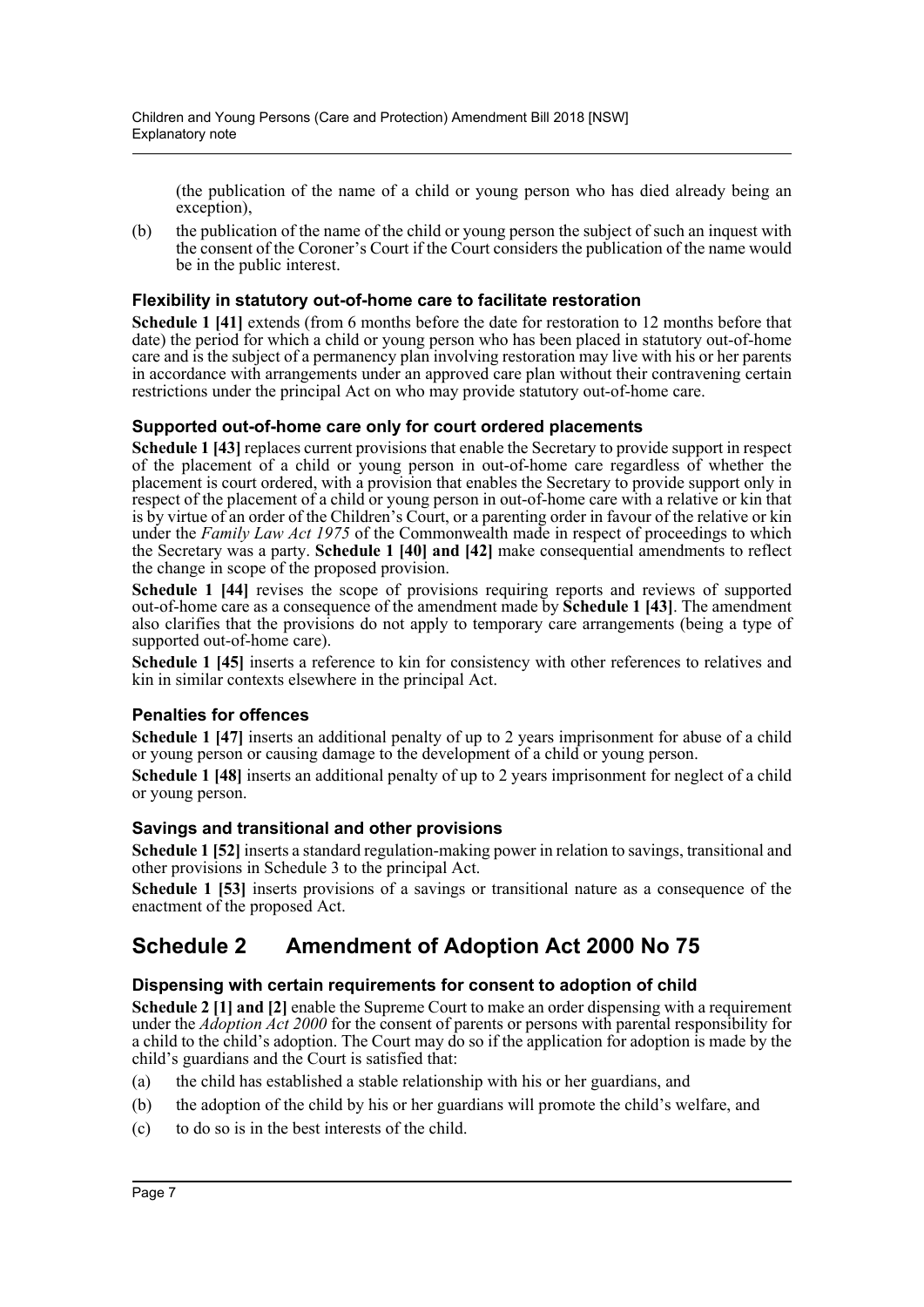**Schedule 2 [3]** makes a consequential amendment to define *guardian* as it is defined in the principal Act.

**Schedule 2 [4]** inserts a savings and transitional provision as a consequence of the enactment of the proposed Act.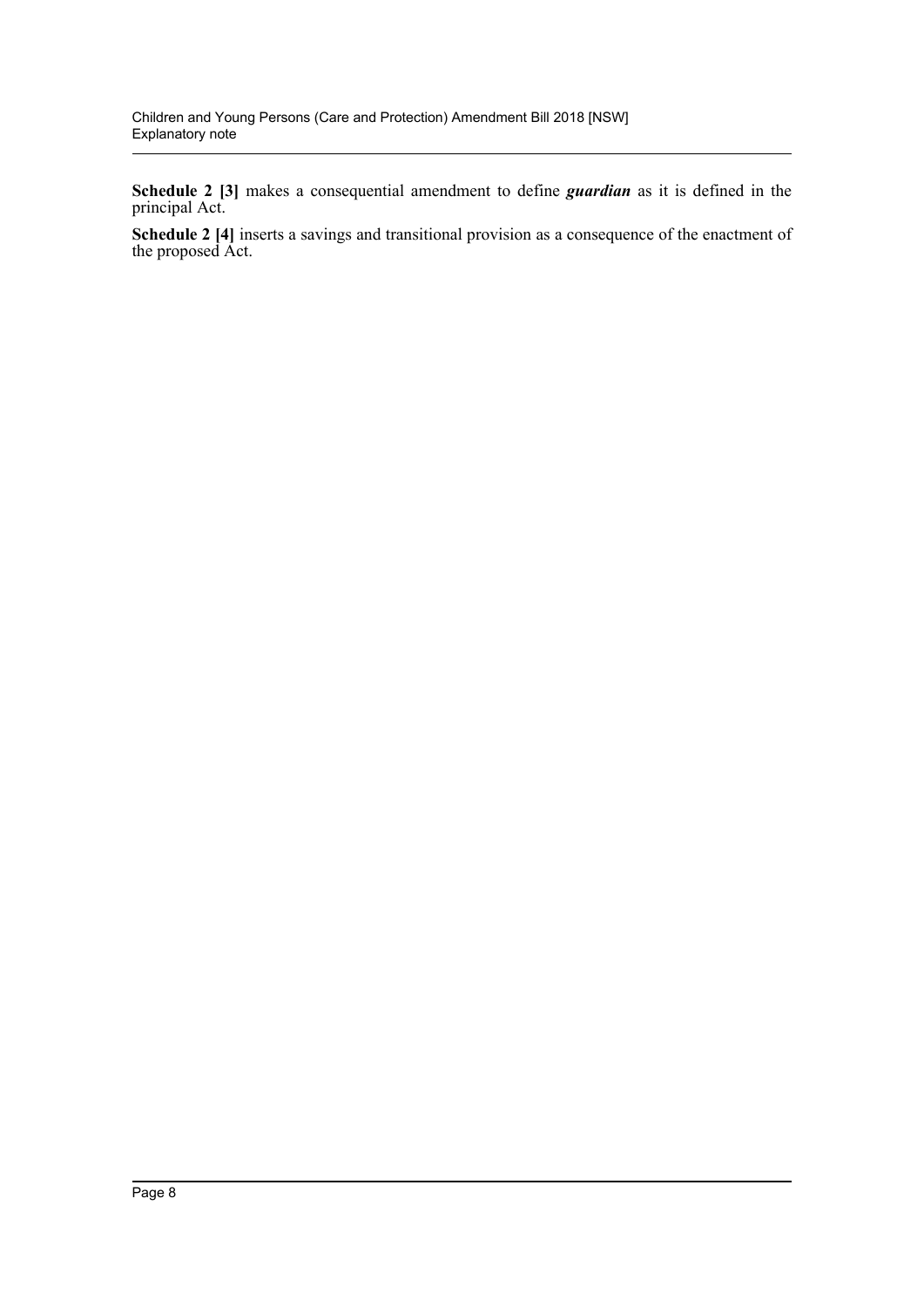First print



New South Wales

# **Children and Young Persons (Care and Protection) Amendment Bill 2018**

# **Contents**

|                   |  |                                                               | Page |
|-------------------|--|---------------------------------------------------------------|------|
|                   |  | Name of Act                                                   |      |
|                   |  | Commencement                                                  | ົ    |
| Schedule 1        |  | Amendment of Children and Young Persons (Care and Protection) |      |
|                   |  | Act 1998 No 157                                               |      |
| <b>Schedule 2</b> |  | <b>Amendment of Adoption Act 2000 No 75</b>                   | 14   |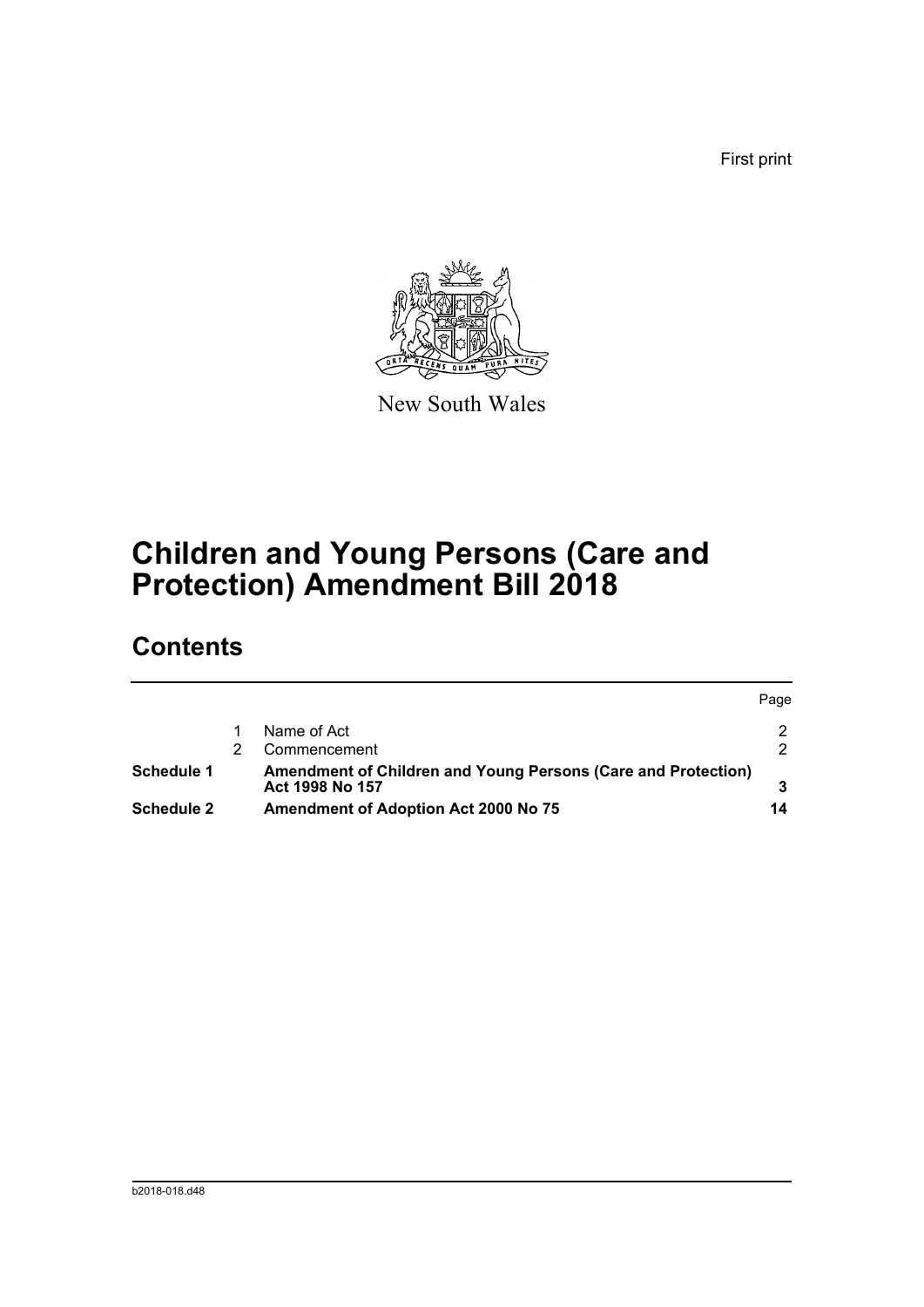

New South Wales

# **Children and Young Persons (Care and Protection) Amendment Bill 2018**

No , 2018

# **A Bill for**

An Act to amend the *Children and Young Persons (Care and Protection) Act 1998* and the *Adoption Act 2000* to make further provision in relation to the care and protection of, and the provision of services to, children and young persons; and for other purposes.

See also the *National Disability Insurance Scheme (Worker Checks) Bill 2018*.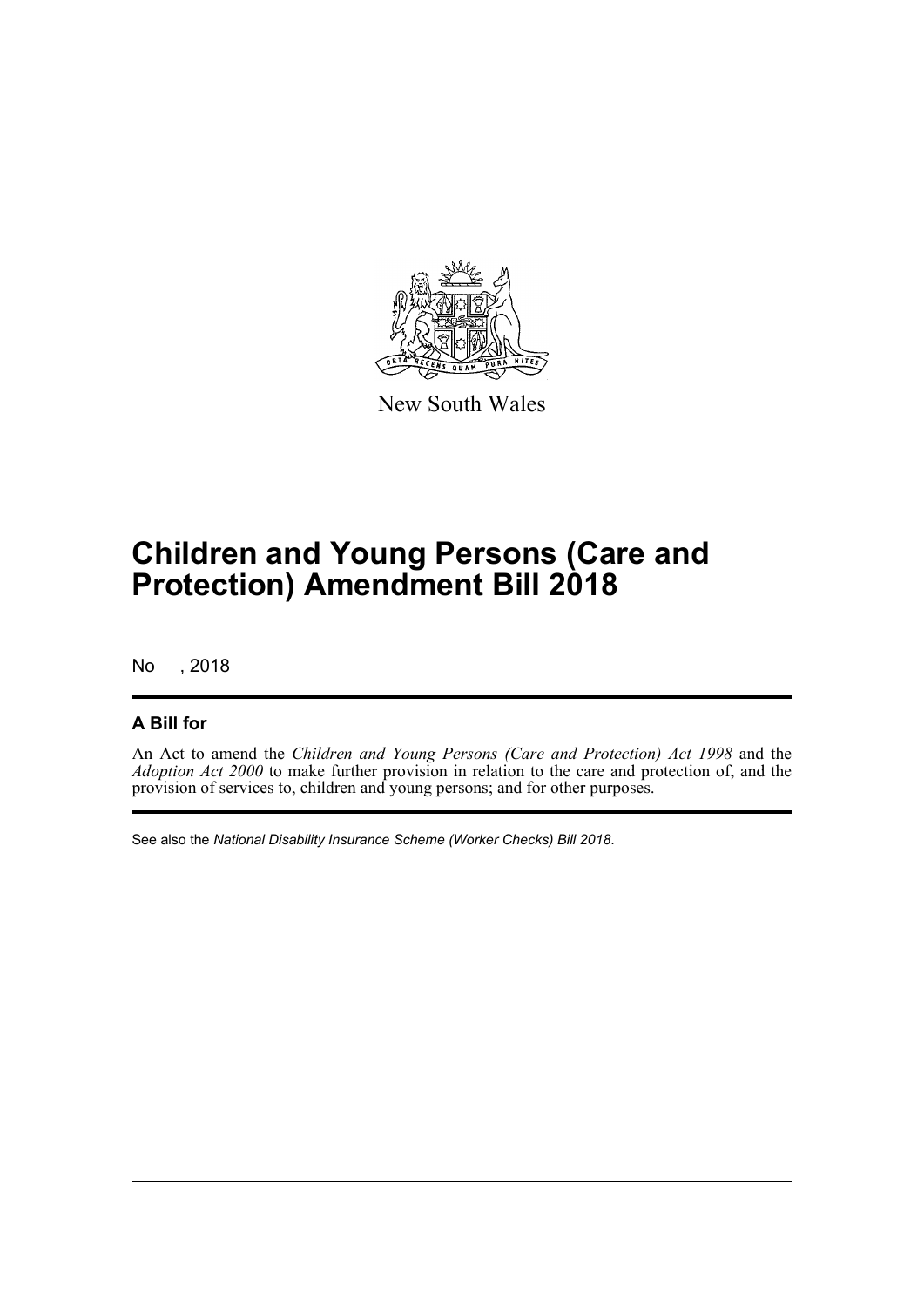<span id="page-10-1"></span><span id="page-10-0"></span>

| The Legislature of New South Wales enacts:                                              |                |
|-----------------------------------------------------------------------------------------|----------------|
| Name of Act                                                                             | $\overline{2}$ |
| This Act is the Children and Young Persons (Care and Protection) Amendment<br>Act 2018. | 3<br>4         |
| Commencement                                                                            | 5              |
| This Act commences on a day or days to be appointed by proclamation.                    | 6              |
|                                                                                         |                |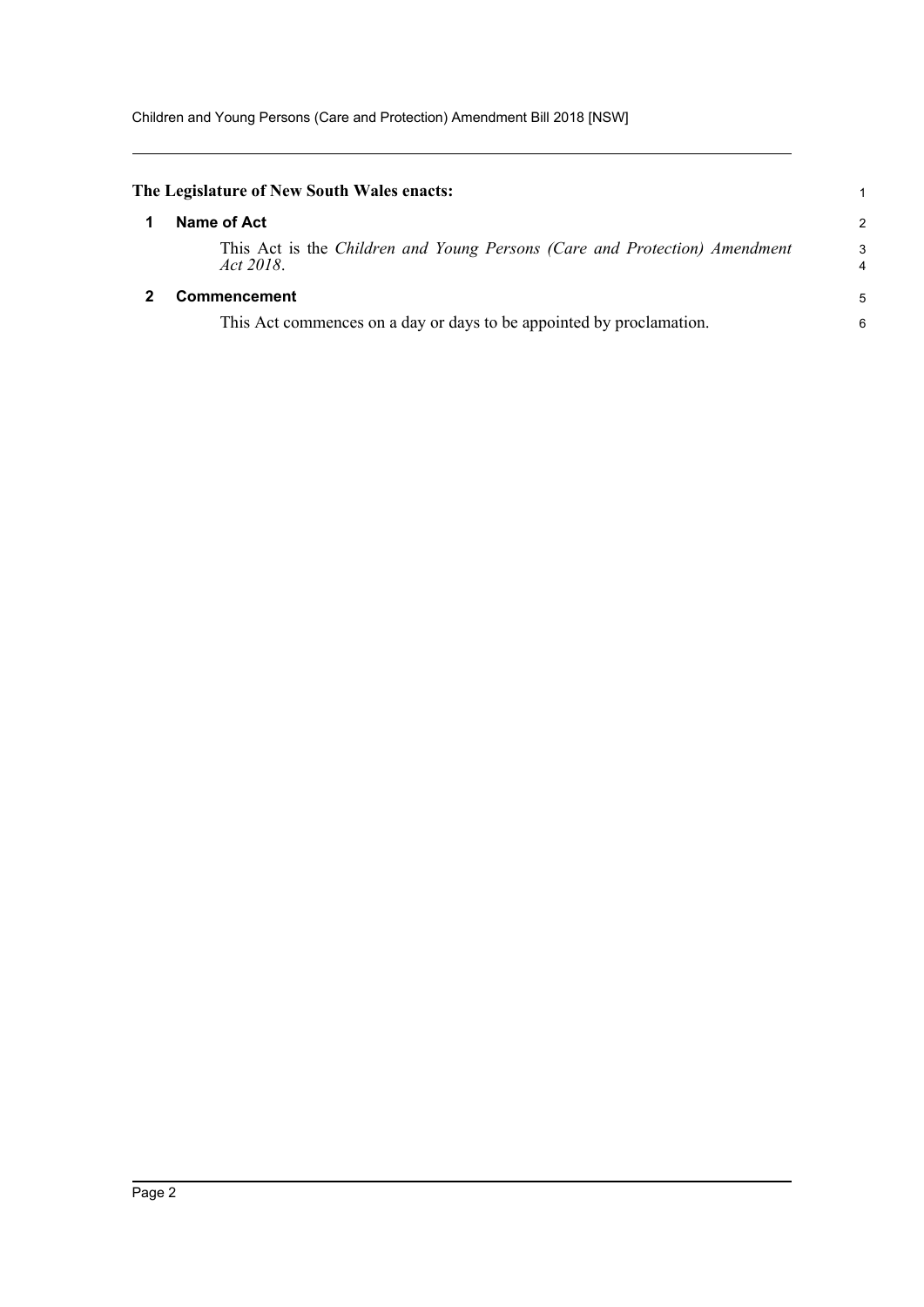# <span id="page-11-0"></span>**Schedule 1 Amendment of Children and Young Persons (Care and Protection) Act 1998 No 157** <sup>2</sup>

### **[1] Section 3 Definitions** 3

Insert "(including as applied by section 38 (4))" after "section 79B  $(1A)$ " in the definition 4 of *prospective guardian* in section 3 (1). 5

### **[2] Section 16 General role of the Secretary** 6

Insert "(including the provision of prioritised access to support services to children and 7 young persons at risk of significant harm and to their families)" after "families" in 8 section 16 (3) (a). 9

### **[3] Section 16 (3) (c)** 10

Insert at the end of section 16 (3) (b):  $11$ 

 $,$  and  $12$ 

(c) to co-ordinate the early provision of alternative dispute resolution 13 processes for children and young persons at risk of significant harm and 14 their families who wish to participate in those processes. 15

**Note.** Section 37 (1A) requires the Secretary, on determining that a child or 16<br>voung person is at risk of significant harm, to offer these processes to the family 17 young person is at risk of significant harm, to offer these processes to the family the family the state of th<br>of the child or voung person (subject to certain exceptions) before seeking care the the 18 of the child or young person (subject to certain exceptions) before seeking care orders. 19

### **[4] Section 17 Secretary's request for services from other agencies** 20

Insert at the end of the section: 21

(2) Without limiting the generality of subsection (1), the Secretary may request a 22 government department or agency, or a non-government agency in receipt of 23 government funding, to provide prioritised access to services to a child or 24 young person who is at risk of significant harm and to his or her family. 25

### **[5] Section 18 Obligation to co-operate** 26

Insert after section 18 (2): 27

- (3) To avoid doubt, a reference in subsection (1) to the responsibilities and 28 functions of a department or agency includes, in the case of its provision of 29 health services: 30
	- (a) its responsibilities under the Medicare Principles and Commitments 31 (adopted under section 68 of the *Health Services Act 1997*) in the 32 provision of public hospital services, and 33
	- (b) its functions in clinical decision-making. 34

#### **[6] Section 22 Secretary's response to requests for assistance** 35

Insert after the first paragraph of the note to the section: 36

If the Secretary determines that a child or young person is at risk of significant harm, 37<br>the Secretary must offer alternative dispute resolution processes to the family of the 38 the Secretary must offer alternative dispute resolution processes to the family of the child or young person (subject to certain exceptions) before seeking care orders. 39

### **[7] Section 22, note** 40

Insert before the last paragraph: 41

The Secretary may request government departments or agencies, or non-government 42 agencies in receipt of government funding, to provide prioritised access to services to 43 children or young persons who are at risk of significant harm and to their families. 44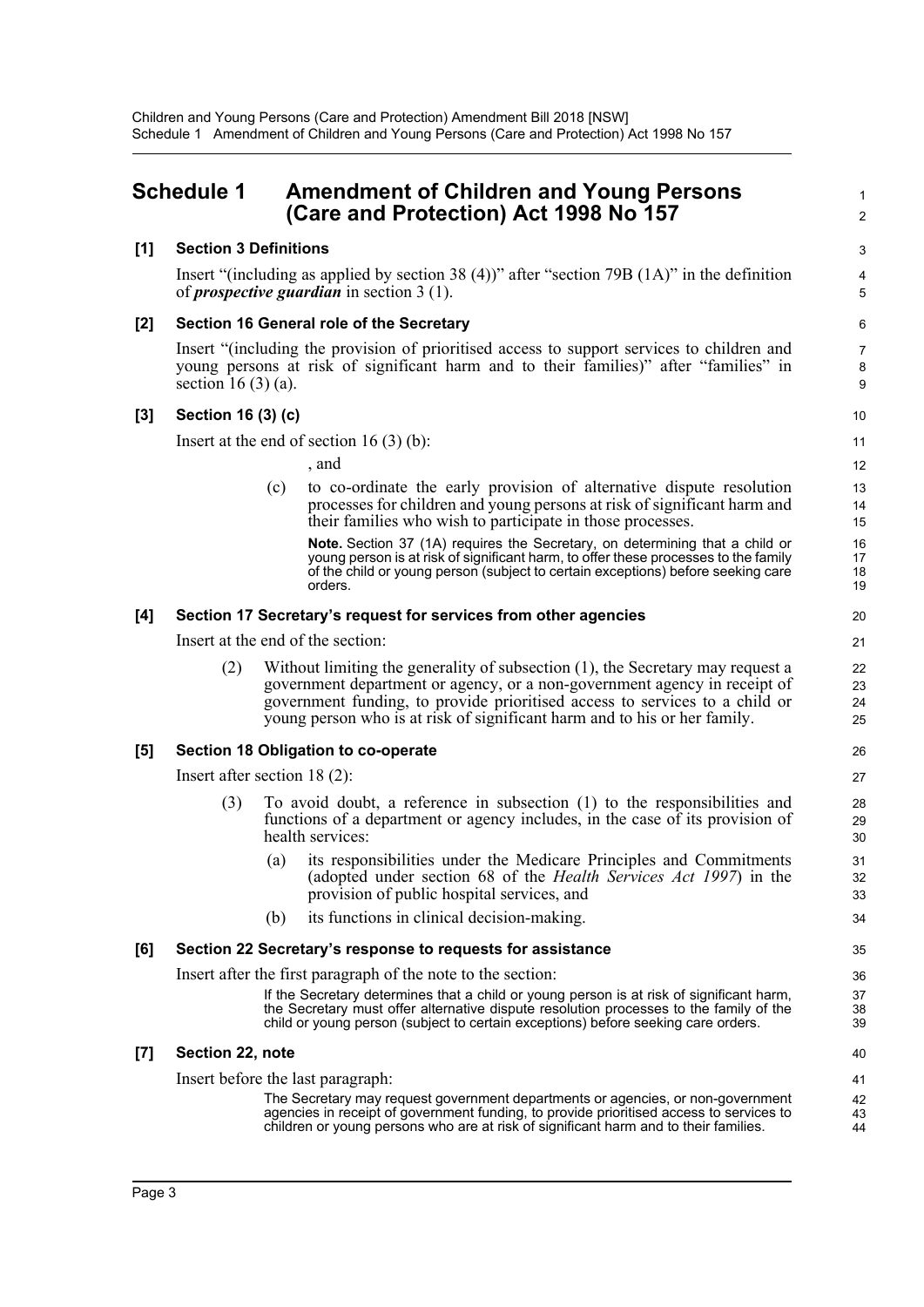| [8]  | <b>Section 27 Mandatory reporting</b>                |      |                                                                                                                                                                                                                                                                                             |                         |  |
|------|------------------------------------------------------|------|---------------------------------------------------------------------------------------------------------------------------------------------------------------------------------------------------------------------------------------------------------------------------------------------|-------------------------|--|
|      | Insert after section $27(3)$ :                       |      |                                                                                                                                                                                                                                                                                             | $\overline{\mathbf{c}}$ |  |
|      | (4)                                                  |      | In this section:                                                                                                                                                                                                                                                                            | 3                       |  |
|      |                                                      |      | <i>children's services</i> means either or both of the following (subject to the<br>regulations):                                                                                                                                                                                           | 4<br>5                  |  |
|      |                                                      | (a)  | an education and care service within the meaning of the <i>Children</i><br>(Education and Care Services) National Law (NSW),                                                                                                                                                                | 6<br>$\overline{7}$     |  |
|      |                                                      | (b)  | a State regulated education and care service within the meaning of the<br>Children (Education and Care Services) Supplementary Provisions Act<br>2011.                                                                                                                                      | 8<br>9<br>10            |  |
| [9]  | Section 30 Secretary's investigations and assessment |      |                                                                                                                                                                                                                                                                                             |                         |  |
|      |                                                      |      | Insert after the first paragraph of the note to the section:                                                                                                                                                                                                                                | 12                      |  |
|      |                                                      |      | Under section 17 (2), the Secretary may request government departments or agencies,<br>or non-government agencies in receipt of government funding, to provide prioritised<br>access to services to children or young persons who are at risk of significant harm and<br>to their families. | 13<br>14<br>15<br>16    |  |
| [10] |                                                      |      | <b>Section 34 Taking of action by Secretary</b>                                                                                                                                                                                                                                             | 17                      |  |
|      |                                                      |      | Insert after section $34(2)(a)$ :                                                                                                                                                                                                                                                           | 18                      |  |
|      |                                                      | (a1) | offering alternative dispute resolution processes to the family of the<br>child or young person as referred to in section 37,                                                                                                                                                               | 19<br>20                |  |
|      |                                                      |      | Note. Section 37 (1A) requires the Secretary, on determining that a child or<br>young person is at risk of significant harm, to offer these processes to the family<br>of the child or young person (subject to certain exceptions) before seeking care<br>orders.                          | 21<br>22<br>23<br>24    |  |
| [11] |                                                      |      | Section 37 Alternative dispute resolution by Secretary                                                                                                                                                                                                                                      | 25                      |  |
|      |                                                      |      | Omit "is to consider" from section 37 (1). Insert instead "must consider".                                                                                                                                                                                                                  | 26                      |  |
| [12] | Section 37 (1A)–(1D)                                 |      |                                                                                                                                                                                                                                                                                             | 27                      |  |
|      | Insert after section $37(1)$ :                       |      |                                                                                                                                                                                                                                                                                             | 28                      |  |
|      | (1A)                                                 |      | If the Secretary determines that a child or young person is at risk of significant<br>harm, the Secretary must offer alternative dispute resolution processes to the<br>family of the child or young person before seeking care orders from the<br>Children's Court.                        | 29<br>30<br>31<br>32    |  |
|      | (1B)                                                 |      | Subsection (1A) does not apply in relation to the family of a child or young<br>person if the Secretary forms the opinion on reasonable grounds that their<br>participation in alternative dispute resolution processes would not be<br>appropriate due to exceptional circumstances.       | 33<br>34<br>35<br>36    |  |
|      | (1C)                                                 |      | If the Secretary becomes aware of criminal proceedings or a police<br>investigation that may be compromised if alternative dispute resolution<br>processes are offered under subsection (1A), the Secretary:                                                                                | 37<br>38<br>39          |  |
|      |                                                      | (a)  | must seek the advice of the Commissioner of Police as to the likely<br>effect of the processes, and                                                                                                                                                                                         | 40<br>41                |  |
|      |                                                      | (b)  | is not required to offer the processes if the Secretary determines that it<br>is not appropriate to do so after taking the advice into account.                                                                                                                                             | 42<br>43                |  |
|      | (1D)                                                 |      | Subsection $(1A)$ does not affect the Secretary's obligation under section 34 $(1)$<br>and is subject to sections $35(1)$ and $36$ .                                                                                                                                                        | 44<br>45                |  |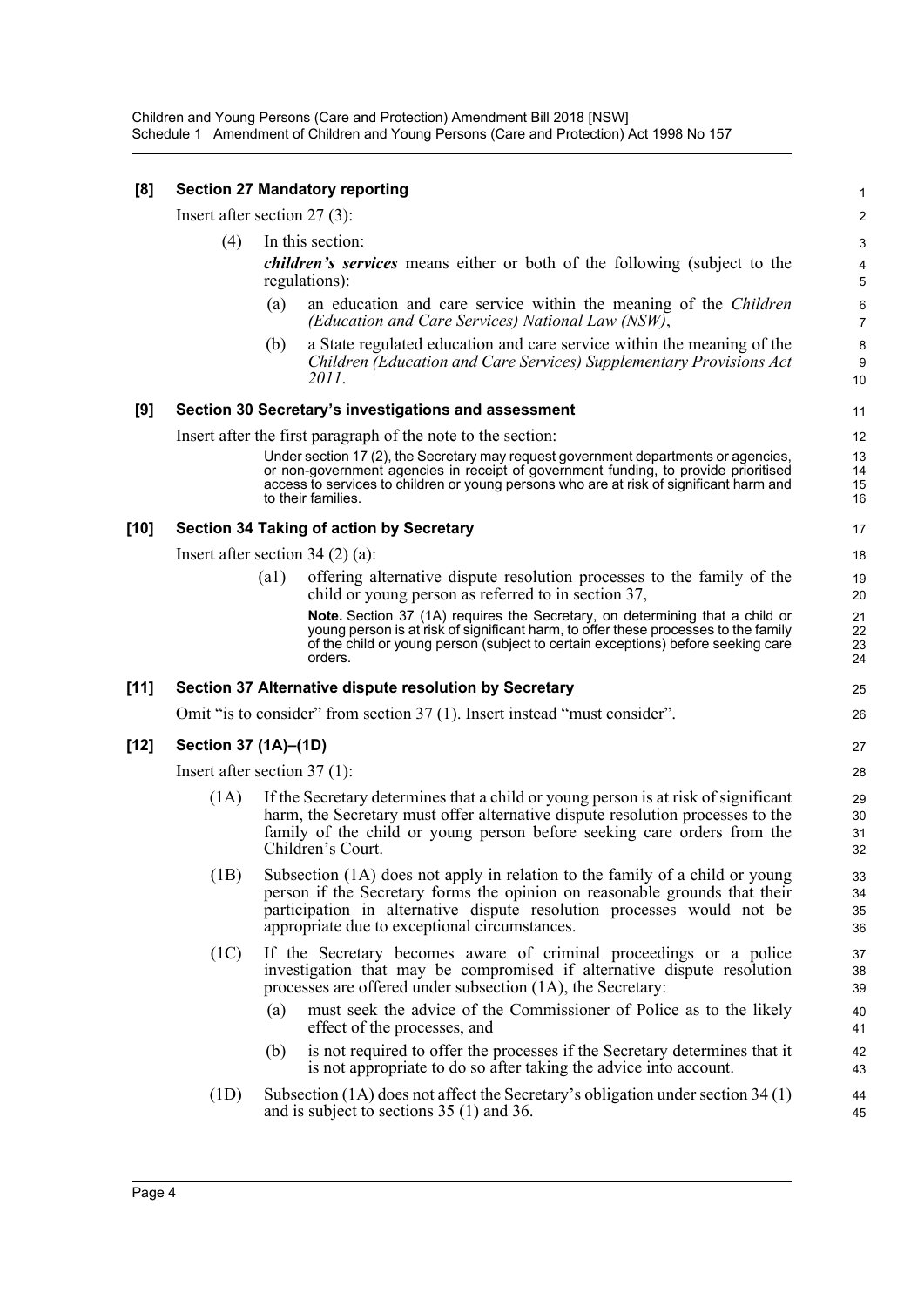#### **[13] Section 38 Development and enforcement of care plans** 1

Omit section 38 (2A). Insert instead: 2

| (2A) If the Children's Court is satisfied of the matters set out in subsection (2B), the |  |  |  |  |
|------------------------------------------------------------------------------------------|--|--|--|--|
| Court may make an order referred to in subsection (2):                                   |  |  |  |  |

- (a) without the need for a care application under Part 2 of Chapter 5, and 5
- (b) without the need to be satisfied of the existence of any of the grounds  $6<sub>6</sub>$ under section 71, and 7
- (c) in the case of a proposed guardianship order, without the need to be 8 satisfied of the existence of the ground under section  $79A(3)(a)$ .
- (2B) The matters of which the Children's Court must be satisfied for the purposes 10 of subsection  $(2A)$  are as follows: 11
	- (a) the proposed order will not contravene the principles of this Act, 12
	- (b) the parties to the care plan understand its provisions and have freely 13 entered into it, the same state of the state of the state of the state of the state of the state of the state of the state of the state of the state of the state of the state of the state of the state of the state of the s
	- (c) in the case of a party other than the Secretary, the party has received 15 independent legal advice concerning the provisions to which the 16 proposed order will give effect and the nature and effect of the proposed 17 order. 18

**Note.** Section 98 provides that in proceedings with respect to a child or young person, 19 the child or young person (among others) may appear in person or be legally 20 represented. 21

### **[14] Section 38 (4) and (5)** 22

Insert after section 38 (3): 23

- (4) Section 79B (1A) and (8) (b) and (c) apply to the Secretary in seeking a 24 guardianship order to give effect to a care plan pursuant to this section in the 25 same way as they apply to the Secretary in making an application, and to an 26 applicant, for a guardianship order. 27
- (5) Section 79B (9) and (10) apply to a care plan referred to in subsection (4). 28

#### **[15] Section 39A** 29

Insert after the heading to Part 4 of Chapter 4: 30

#### **39A Care responsibility on death of guardian or carer with full parental** 31 **responsibility** 32

- (1) On the Secretary becoming aware of the death of a relevant guardian or carer 33 of a child or young person, the care responsibility for the child or young person 34 vests in the Secretary until: 35
	- (a) the expiry of 21 days after the day on which the Secretary first became 36 aware of the death, or 37
	- (b) an order is made by a court of competent jurisdiction, that allocates 38 parental responsibility for the child or young person, 39

whichever occurs first. 40

(2) Without limiting any other action the Secretary may take under this Act, the 41 Secretary is, while having the care responsibility for the child or young person, 42 to make any investigations and assessment that the Secretary considers 43 necessary to determine the most appropriate care arrangements for the child or  $\frac{44}{4}$ young person. 45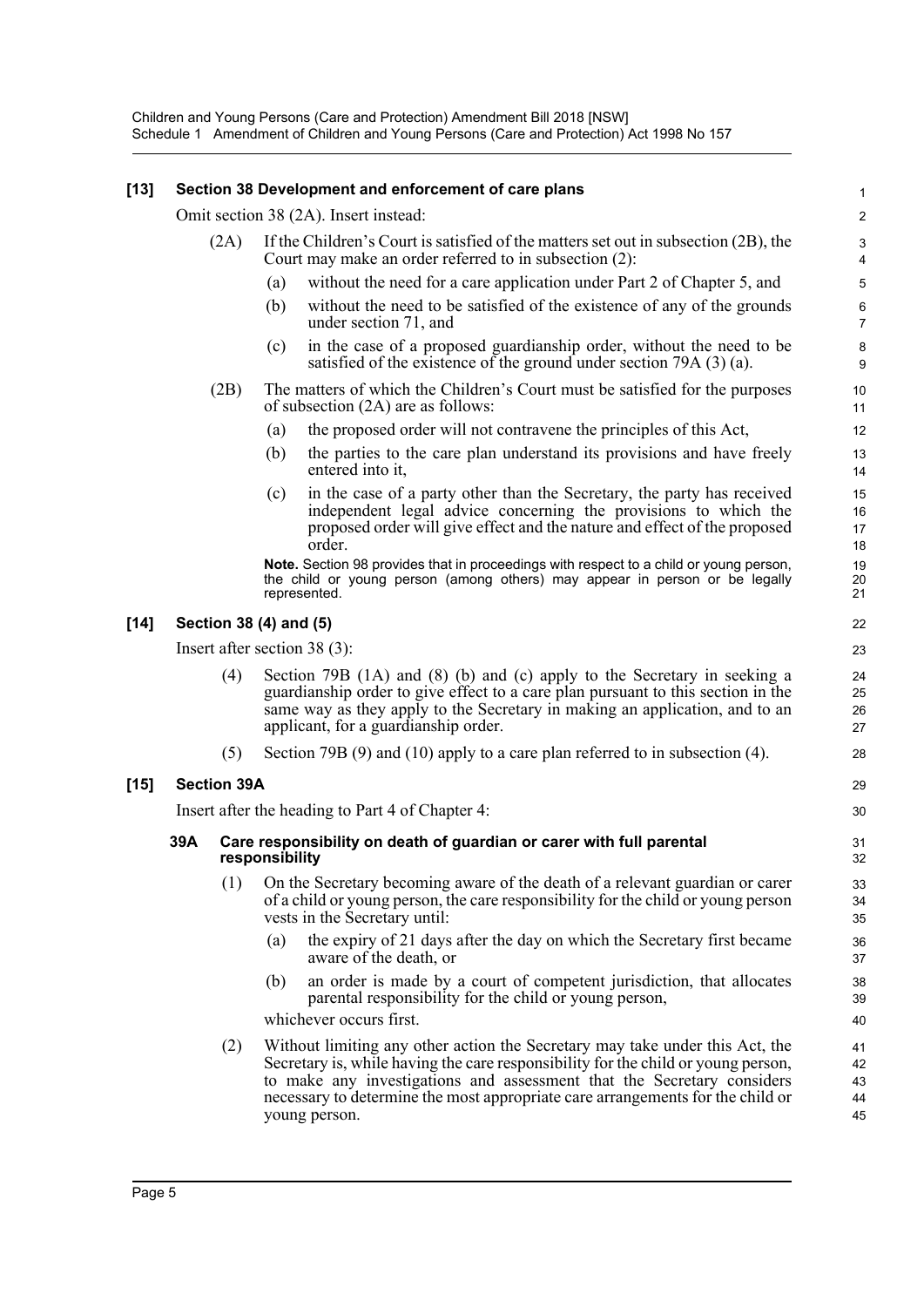|        | (3)                            |                    | The Secretary may delegate the Secretary's care responsibility for the child or<br>young person to a relative or kin of the child or young person, an authorised<br>carer or a person approved by the Children's Guardian.                                                                                                                                        | $\mathbf{1}$<br>$\overline{\mathbf{c}}$<br>3                           |
|--------|--------------------------------|--------------------|-------------------------------------------------------------------------------------------------------------------------------------------------------------------------------------------------------------------------------------------------------------------------------------------------------------------------------------------------------------------|------------------------------------------------------------------------|
|        | (4)                            |                    | Despite subsection (3), the Secretary may delegate the Secretary's care<br>responsibility for the child or young person on an interim basis to a person<br>other than a person specified in subsection $(3)$ but must use his or her best<br>endeavours to delegate that responsibility to a person so specified as soon as<br>is reasonably practicable.         | $\overline{\mathcal{A}}$<br>5<br>$\overline{6}$<br>$\overline{7}$<br>8 |
|        | (5)                            | Secretary.         | The exercise of the care responsibility by a person to whom it is delegated<br>under this section is subject to any direction given to the person by the                                                                                                                                                                                                          | 9<br>10<br>11                                                          |
|        | (6)                            |                    | In this section:                                                                                                                                                                                                                                                                                                                                                  | 12                                                                     |
|        |                                |                    | relevant guardian or carer of a child or young person means:                                                                                                                                                                                                                                                                                                      | 13                                                                     |
|        |                                | (a)                | a person who was the sole guardian or (in the case of a guardianship<br>order allocating parental responsibility jointly to more than one person)<br>the surviving guardian, of the child or young person, immediately<br>before the death of the person, or                                                                                                      | 14<br>15<br>16<br>17                                                   |
|        |                                | (b)                | a person who held, solely, all aspects of parental responsibility for the<br>child or young person pursuant to an order under section 79 (1) (f) or (in<br>the case of an order allocating parental responsibility jointly to more<br>than one person) the surviving person who held that parental<br>responsibility, immediately before the death of the person. | 18<br>19<br>20<br>21<br>22                                             |
| [16]   |                                |                    | <b>Section 61 Applications for care orders</b>                                                                                                                                                                                                                                                                                                                    | 23                                                                     |
|        |                                |                    | Insert before section 61 $(2A)$ (a):                                                                                                                                                                                                                                                                                                                              | 24                                                                     |
|        |                                | $\left( a1\right)$ | the application is for a variation of an interim order under section 90AA,<br>or                                                                                                                                                                                                                                                                                  | 25<br>26                                                               |
| $[17]$ | Section 61, note               |                    |                                                                                                                                                                                                                                                                                                                                                                   | 27                                                                     |
|        |                                |                    | Insert after the first paragraph:                                                                                                                                                                                                                                                                                                                                 | 28                                                                     |
|        |                                |                    | Section 37 (1A) requires the Secretary, on determining that a child or young person is<br>at risk of significant harm, to offer alternative dispute resolution processes to the family<br>of the child or young person (subject to certain exceptions) before seeking care orders.                                                                                | 29<br>30<br>31                                                         |
| [18]   |                                |                    | Section 72 Determination as to care and protection                                                                                                                                                                                                                                                                                                                | 32                                                                     |
|        |                                |                    | Insert "section 39A (Care responsibility on death of guardian or carer with full parental<br>responsibility)," after "made under" in section $72(1)(b)$ .                                                                                                                                                                                                         | 33<br>34                                                               |
| [19]   | Sections 74 (1) and 75 (4)     |                    |                                                                                                                                                                                                                                                                                                                                                                   | 35                                                                     |
|        |                                |                    | Insert ", or a proposed guardianship order by consent pursuant to section 38" after<br>"guardianship order" wherever occurring.                                                                                                                                                                                                                                   | 36<br>37                                                               |
| [20]   |                                |                    | Section 79 Order (other than guardianship order) allocating parental responsibility                                                                                                                                                                                                                                                                               | 38                                                                     |
|        | Insert after section $79(8)$ : |                    |                                                                                                                                                                                                                                                                                                                                                                   | 39                                                                     |
|        | (9)                            |                    | The maximum period for which an order under subsection $(1)(b)$ may allocate                                                                                                                                                                                                                                                                                      | 40                                                                     |
|        |                                |                    | all aspects of parental responsibility to the Minister following the Court's<br>approval of a permanency plan involving restoration, guardianship or<br>adoption, is 24 months.                                                                                                                                                                                   | 41<br>42<br>43                                                         |
|        | (10)                           |                    | Subsection (9) does not apply if the Children's Court is satisfied that there are                                                                                                                                                                                                                                                                                 | 44                                                                     |

special circumstances that warrant the allocation being for a longer period. 45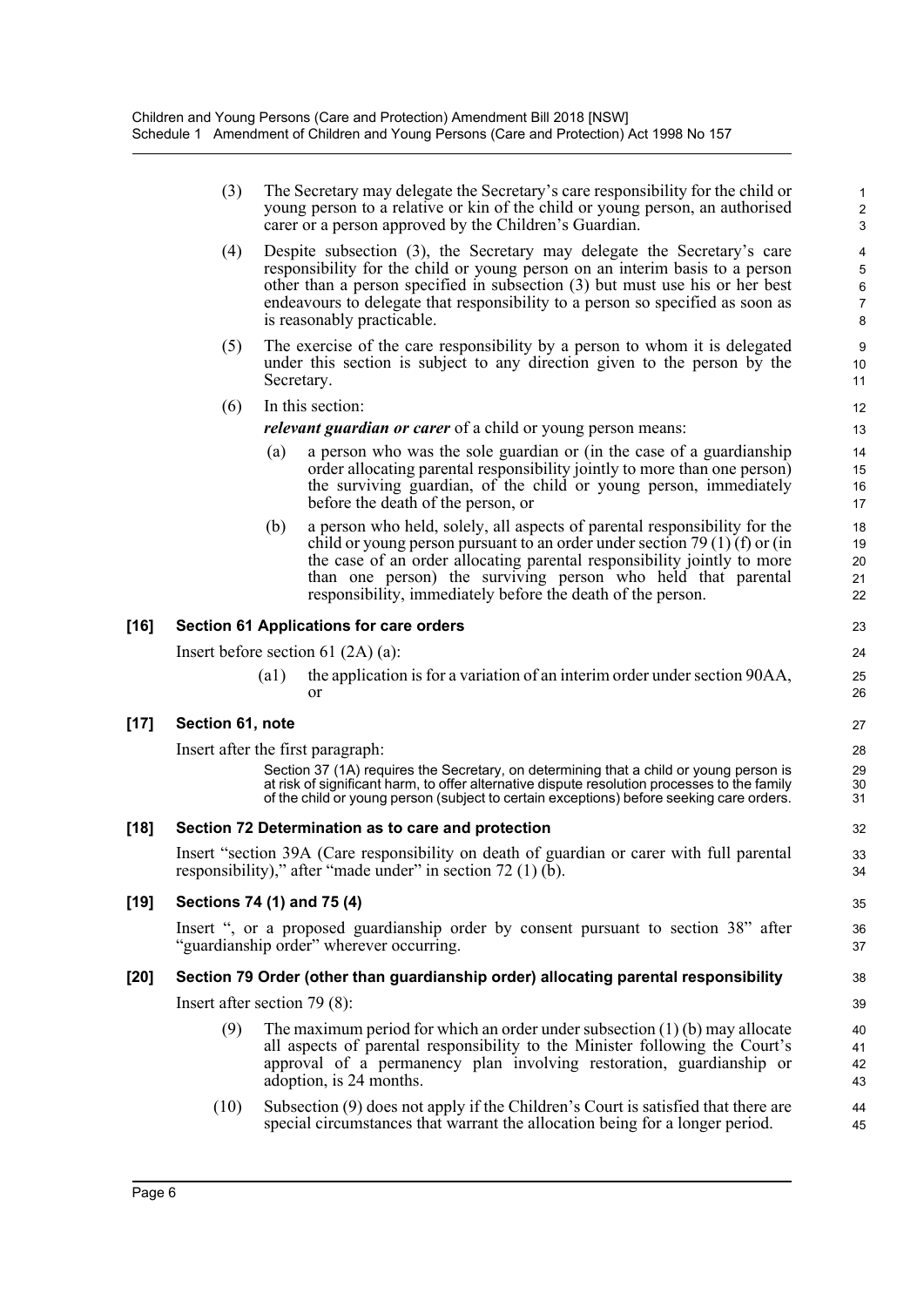Children and Young Persons (Care and Protection) Amendment Bill 2018 [NSW] Schedule 1 Amendment of Children and Young Persons (Care and Protection) Act 1998 No 157

### **[21] Section 82 Report on suitability of arrangements concerning parental responsibility** 1

Omit section 82 (3). Insert instead: 2

- (3) If, after considering the report, the Children's Court is not satisfied that proper 3 arrangements have been made for the care and protection of the child or young 4 person concerned, the Court may, on its own motion, conduct a review of 5 progress in implementing the care plan (a *progress review*) and re-list the 6 matter for that purpose. 7
- (3A) Before conducting a progress review, and within 30 days of receiving the 8 report, the Children's Court: 9
	- (a) is to give notice of the progress review to each party to the relevant 10 proceedings, and 11
	- (b) may invite the party to give evidence and make submissions at the 12 progress review, in relation to the progress in implementing the care 13 plan, including progress towards the achievement of a permanent 14 placement. 15

**Note.** Section 98 provides that in proceedings with respect to a child or young person, 16 the child or young person (among others) may appear in person or be legally 17<br>18 represented.

#### **[22] Section 82 (5)** 19

Omit the subsection. 20

| $[26]$ | possibility of restoration within a reasonable period".<br>Section 83 (7) (b)               | 28<br>29 |
|--------|---------------------------------------------------------------------------------------------|----------|
|        | Insert instead "to accept the Secretary's assessment of whether or not there is a realistic | 27       |
|        | Omit "or not there is a realistic possibility of restoration".                              | 26       |
| $[25]$ | Section 83 (5A)                                                                             | 25       |
|        | Insert "within a reasonable period" after "of restoration".                                 | 24       |
| $[24]$ | Section 83 (2), (3) and (5)                                                                 | 23       |
|        | Insert "within a reasonable period" after "his or her parents" in section 83 (1).           | 22       |
| $[23]$ | Section 83 Preparation of permanency plan                                                   | 21       |

Insert "within a reasonable period," after "of restoration". 30

### **[27] Section 83 (8A)** 31

Insert after section 83 (8): 32

(8A) A *reasonable period* for the purposes of this section must not exceed 33 24 months.  $\frac{34}{2}$ 

### **[28] Section 86 Contact orders** 35

Insert after section 86 (7): 36

(8) Subsection (6) does not apply to a contact order concerning a child or young 37 person who is the subject of a guardianship order if the Children's Court is 38 satisfied that a contact order of more than 12 months duration (for example, a 39 contact order for the duration of the guardianship order) is in the best interests 40 of the child or young person. 41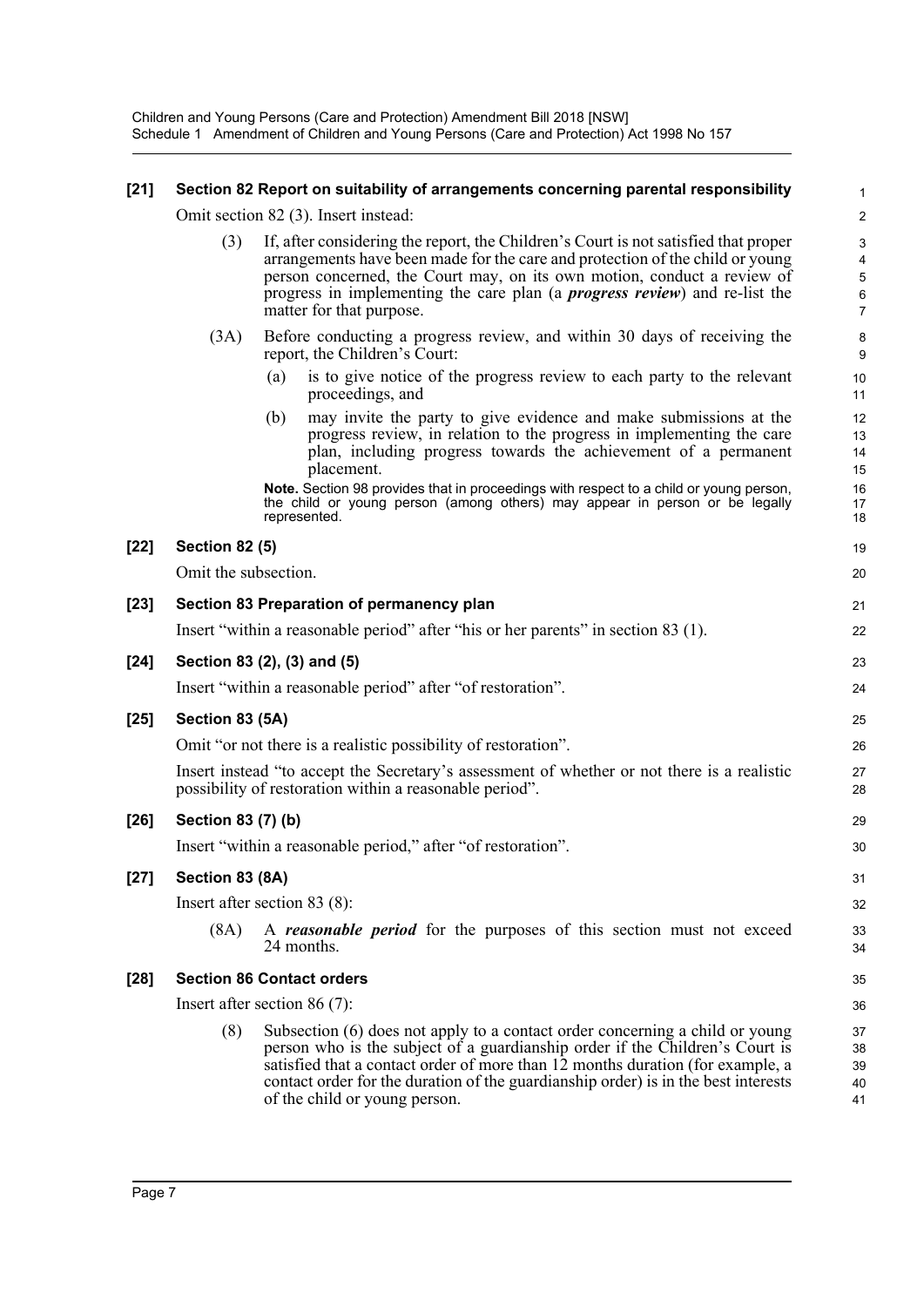Children and Young Persons (Care and Protection) Amendment Bill 2018 [NSW] Schedule 1 Amendment of Children and Young Persons (Care and Protection) Act 1998 No 157

# **[29] Section 90 Rescission and variation of care orders** 1 Omit section 90 (2A). Insert instead: 2 (2A) Before granting leave to make an application to vary or rescind the care order, 3 the Children's Court must consider the matters set out in subsections (2B) 4 and  $(2C)$ . (2B) The primary considerations are as follows: 6 (a) the views of the child or young person and the weight to be given to 7 those views, having regard to the maturity of the child or young person 8 and his or her capacity to express his or her views, 9 (b) the length of time for which the child or young person has been in the 10 care of the present carer and the stability of present care arrangements, 11 (c) if the Children's Court considers that the present care arrangements are 12 stable and secure, the course that would result in the least intrusive 13 intervention into the life of the child or young person and whether that 14 course would be in the best interests of the child or young person. 15 (2C) Additional considerations are as follows: 16 (a) the age of the child or young person, 17 (b) the nature of the application, 18 (c) the plans for the child or young person, 19 (d) whether the applicant has an arguable case, 20 (e) matters concerning the care and protection of the child or young person 21 that are identified in: 22 (i) a report under section 82, or 23 (ii) a report that has been prepared in relation to a review directed by 24 the Children's Guardian under section 85A or in accordance with 25 section 150. 26 (2D) The Children's Court may dismiss an application for leave under this section 27 if it is satisfied that the application is frivolous, vexatious or an abuse of 28 process. 29 (2E) Without limiting subsection (2D), the Children's Court may dismiss an 30 application for leave under this section if it is satisfied that: 31 (a) the application has no reasonable prospect of success, and 32 (b) the applicant has previously made a series of applications for leave 33 under this section that the Court has dismissed. 34 **[30] Section 90 (3)** 35 Renumber the subsection as subsection (1AA) and insert after section 90 (1). 36 **[31] Section 90 (4)** 37 Omit " $(3)$  (e)". Insert instead " $(1AA)$  (e)". 38 **[32] Section 90 (6) (b) and (c)** 39 Omit the paragraphs. Insert instead: 40 (b) the views of the child or young person and the weight to be given to 41 those views,  $42$

(c) the length of time the child or young person has been in the care of the 43 present caregivers and the stability of present care arrangements, 44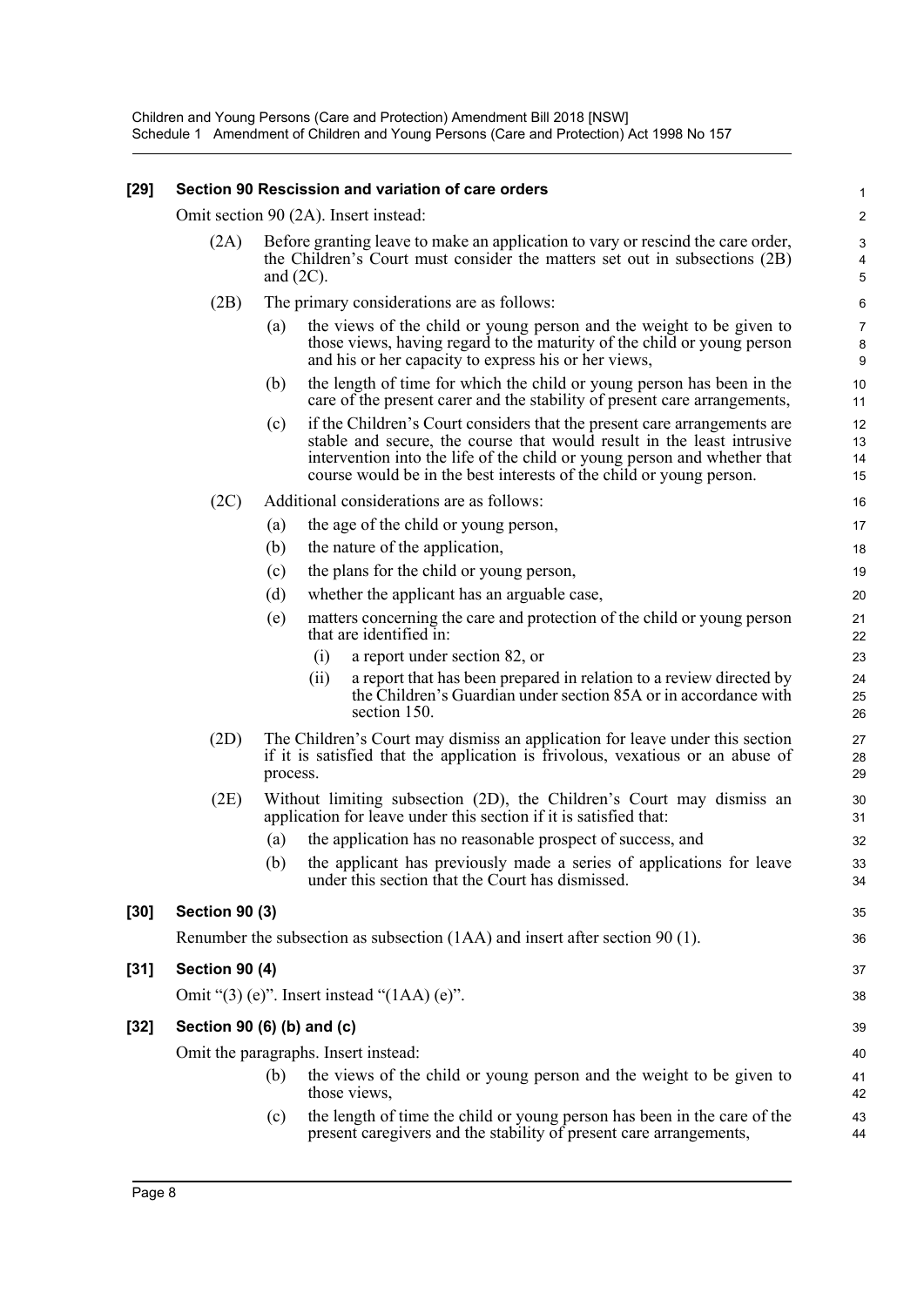Children and Young Persons (Care and Protection) Amendment Bill 2018 [NSW] Schedule 1 Amendment of Children and Young Persons (Care and Protection) Act 1998 No 157

| $[33]$ | <b>Section 90 (9)</b> |                                                                    |                                                                                                                                                                                                                                                                                                                                                                                                                                                                                                                                                                                                                                                                                                                                                                              | 1                                                        |
|--------|-----------------------|--------------------------------------------------------------------|------------------------------------------------------------------------------------------------------------------------------------------------------------------------------------------------------------------------------------------------------------------------------------------------------------------------------------------------------------------------------------------------------------------------------------------------------------------------------------------------------------------------------------------------------------------------------------------------------------------------------------------------------------------------------------------------------------------------------------------------------------------------------|----------------------------------------------------------|
|        |                       | Insert after section $90(8)$ :                                     |                                                                                                                                                                                                                                                                                                                                                                                                                                                                                                                                                                                                                                                                                                                                                                              | $\overline{\mathbf{c}}$                                  |
|        |                       | (9)                                                                | This section does not apply to an application to vary an interim care order.<br>Note. Section 90AA provides for applications to vary interim care orders.                                                                                                                                                                                                                                                                                                                                                                                                                                                                                                                                                                                                                    | 3<br>4                                                   |
| $[34]$ | <b>Section 90AA</b>   |                                                                    |                                                                                                                                                                                                                                                                                                                                                                                                                                                                                                                                                                                                                                                                                                                                                                              | 5                                                        |
|        |                       | Insert after section 90:                                           |                                                                                                                                                                                                                                                                                                                                                                                                                                                                                                                                                                                                                                                                                                                                                                              | 6                                                        |
|        | <b>90AA</b>           | Variation of interim care orders                                   |                                                                                                                                                                                                                                                                                                                                                                                                                                                                                                                                                                                                                                                                                                                                                                              | 7                                                        |
|        |                       | (1)<br>application to vary an interim care order.<br>represented.  | A party to care proceedings before the Children's Court may make an<br>Note. Section 98 provides that in proceedings with respect to a child or young person,<br>the child or young person (among others) may appear in person or be legally                                                                                                                                                                                                                                                                                                                                                                                                                                                                                                                                 | 8<br>9<br>10<br>11<br>12                                 |
|        |                       | (2)                                                                | The Children's Court may, by order, vary an interim care order if satisfied on<br>an application made pursuant to subsection $(1)$ that it is appropriate to do so.                                                                                                                                                                                                                                                                                                                                                                                                                                                                                                                                                                                                          | 13<br>14                                                 |
| $[35]$ |                       |                                                                    | Section 105 Publication of names and identifying information                                                                                                                                                                                                                                                                                                                                                                                                                                                                                                                                                                                                                                                                                                                 | 15                                                       |
|        |                       | Insert after section $105$ (1):                                    |                                                                                                                                                                                                                                                                                                                                                                                                                                                                                                                                                                                                                                                                                                                                                                              | 16                                                       |
|        | (1AA)                 | (however expressed).                                               | The name of a child or young person who is or has been under the parental<br>responsibility of the Minister or in out-of-home care must not be published or<br>broadcast in any form that may be accessible by a person in New South Wales,<br>in any way that identifies the child or young person as being or having been<br>under the parental responsibility of the Minister or in out-of-home care<br>Note. Identifying the child or young person as being or having been a foster child or a<br>ward of the State, or as being or having been in foster care or under the parental<br>responsibility of the Minister, or in the care of an authorised carer, are all examples of<br>identifying the child or young person as being or having been in out-of-home care. | 17<br>18<br>19<br>20<br>21<br>22<br>23<br>24<br>25<br>26 |
| $[36]$ |                       | Section 105 (1A), (2) and (3) (a)                                  |                                                                                                                                                                                                                                                                                                                                                                                                                                                                                                                                                                                                                                                                                                                                                                              | 27                                                       |
|        |                       | Insert "or $(1AA)$ " after "subsection $(1)$ " wherever occurring. |                                                                                                                                                                                                                                                                                                                                                                                                                                                                                                                                                                                                                                                                                                                                                                              | 28                                                       |
| $[37]$ |                       | <b>Section 105 (3)</b>                                             |                                                                                                                                                                                                                                                                                                                                                                                                                                                                                                                                                                                                                                                                                                                                                                              | 29                                                       |
|        |                       | Insert "or $(1AA)$ " after "Subsection $(1)$ ".                    |                                                                                                                                                                                                                                                                                                                                                                                                                                                                                                                                                                                                                                                                                                                                                                              | 30                                                       |
| $[38]$ |                       | Section 105 (3) (a1)                                               |                                                                                                                                                                                                                                                                                                                                                                                                                                                                                                                                                                                                                                                                                                                                                                              | 31                                                       |
|        |                       | Insert after section 105 $(3)$ (a):                                |                                                                                                                                                                                                                                                                                                                                                                                                                                                                                                                                                                                                                                                                                                                                                                              | 32                                                       |
|        |                       | (a1)                                                               | the publication by the Coroner's Court of its findings in an inquest<br>concerning the suspected death of a child or young person that include<br>the name of a child or young person, or                                                                                                                                                                                                                                                                                                                                                                                                                                                                                                                                                                                    | 33<br>34<br>35                                           |
| [39]   |                       | Section 105 (3) (b) (iiia)                                         |                                                                                                                                                                                                                                                                                                                                                                                                                                                                                                                                                                                                                                                                                                                                                                              | 36                                                       |
|        |                       | Insert after section 105 $(3)$ (b) (iii):                          |                                                                                                                                                                                                                                                                                                                                                                                                                                                                                                                                                                                                                                                                                                                                                                              | 37                                                       |
|        |                       | (iii)                                                              | in the case of a child or young person whose suspected death is<br>the subject of an inquest by the Coroner's Court—with the<br>consent of the Coroner's Court if that Court considers that the<br>publication or broadcasting would be in the public interest, or                                                                                                                                                                                                                                                                                                                                                                                                                                                                                                           | 38<br>39<br>40<br>41                                     |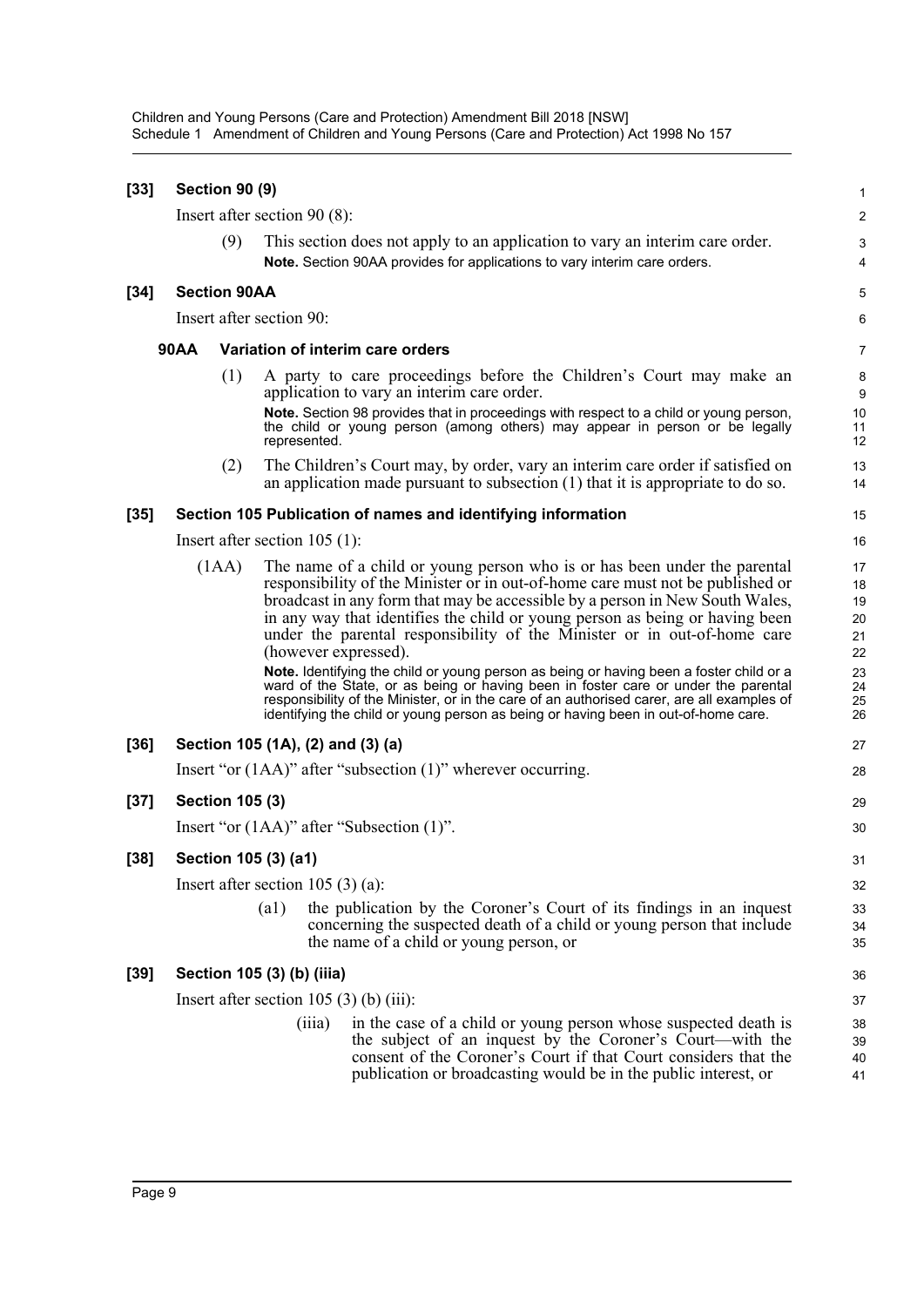| $[40]$ |     |                      |           | Section 135 Definition and types of "out-of-home care"                                                                                                                                                                                                                                                                                        | 1                          |
|--------|-----|----------------------|-----------|-----------------------------------------------------------------------------------------------------------------------------------------------------------------------------------------------------------------------------------------------------------------------------------------------------------------------------------------------|----------------------------|
|        |     |                      |           | Omit section 135 (3) (b) (iii). Insert instead:                                                                                                                                                                                                                                                                                               | $\overline{c}$             |
|        |     |                      |           | it is care in respect of which the Secretary is providing support<br>(iii)<br>under section 153, or                                                                                                                                                                                                                                           | 3<br>4                     |
| $[41]$ |     |                      |           | Section 136 Restriction on who may provide statutory out-of-home care                                                                                                                                                                                                                                                                         | 5                          |
|        |     |                      |           | Omit "6 months" from section 136 (3). Insert instead "12 months".                                                                                                                                                                                                                                                                             | 6                          |
| $[42]$ |     |                      |           | Chapter 8, Part 3, Division 2, heading                                                                                                                                                                                                                                                                                                        | 7                          |
|        |     | Omit "arrangements". |           |                                                                                                                                                                                                                                                                                                                                               | 8                          |
| $[43]$ |     | <b>Section 153</b>   |           |                                                                                                                                                                                                                                                                                                                                               | 9                          |
|        |     |                      |           | Omit the section. Insert instead:                                                                                                                                                                                                                                                                                                             | 10                         |
|        |     |                      |           |                                                                                                                                                                                                                                                                                                                                               |                            |
|        | 153 |                      |           | Operation of other supported out-of-home care                                                                                                                                                                                                                                                                                                 | 11                         |
|        |     | (1)                  |           | The Secretary may provide support in respect of the residential care and<br>control of a child or young person that is provided:                                                                                                                                                                                                              | 12<br>13                   |
|        |     |                      | (a)       | by a relative or kin who has, by virtue of a relevant court order, parental<br>responsibility for the child or young person, and                                                                                                                                                                                                              | 14<br>15                   |
|        |     |                      | (b)       | at a place other than the usual home of the child or young person.                                                                                                                                                                                                                                                                            | 16                         |
|        |     | (2)                  |           | In this section:                                                                                                                                                                                                                                                                                                                              | 17                         |
|        |     |                      |           | <i>relevant court order means:</i>                                                                                                                                                                                                                                                                                                            | 18                         |
|        |     |                      | (a)       | an order of the Children's Court, or                                                                                                                                                                                                                                                                                                          | 19                         |
|        |     |                      | (b)       | a parenting order in favour of the relative or kin under the Family Law<br>Act 1975 of the Commonwealth made in respect of proceedings to<br>which the Secretary was a party.                                                                                                                                                                 | 20<br>21<br>22             |
| $[44]$ |     | <b>Section 155</b>   |           |                                                                                                                                                                                                                                                                                                                                               | 23                         |
|        |     |                      |           | Omit the section. Insert instead:                                                                                                                                                                                                                                                                                                             | 24                         |
|        | 155 |                      |           | Reports and reviews of supported out-of-home care                                                                                                                                                                                                                                                                                             | 25                         |
|        |     | (1)                  |           | This section applies in relation to a child or young person in respect of whom<br>supported out-of-home care is provided under section 153.                                                                                                                                                                                                   | 26<br>27                   |
|        |     | (2)                  |           | The authorised carer of the child or young person must submit a<br>self-assessment report to the designated agency having supervisory<br>responsibility for the child or young person, at least once in every period of<br>12 months that the child or young person is placed in the supported<br>out-of-home care with the authorised carer. | 28<br>29<br>30<br>31<br>32 |
|        |     | (3)                  | support). | The self-assessment report is to address any matters that may be required by<br>the designated agency (including verification that the child or young person<br>resides with the authorised carer and of the need for on-going provision of                                                                                                   | 33<br>34<br>35<br>36       |
|        |     | (4)                  | person:   | The designated agency must conduct a review concerning the child or young                                                                                                                                                                                                                                                                     | 37<br>38                   |
|        |     |                      | (a)       | if the authorised carer dies, within 21 days after the death, and                                                                                                                                                                                                                                                                             | 39                         |
|        |     |                      | (b)       | before a planned change of placement, and                                                                                                                                                                                                                                                                                                     | 40                         |
|        |     |                      | (c)       | within 21 days after an unplanned change of placement.                                                                                                                                                                                                                                                                                        | 41                         |
|        |     |                      |           |                                                                                                                                                                                                                                                                                                                                               |                            |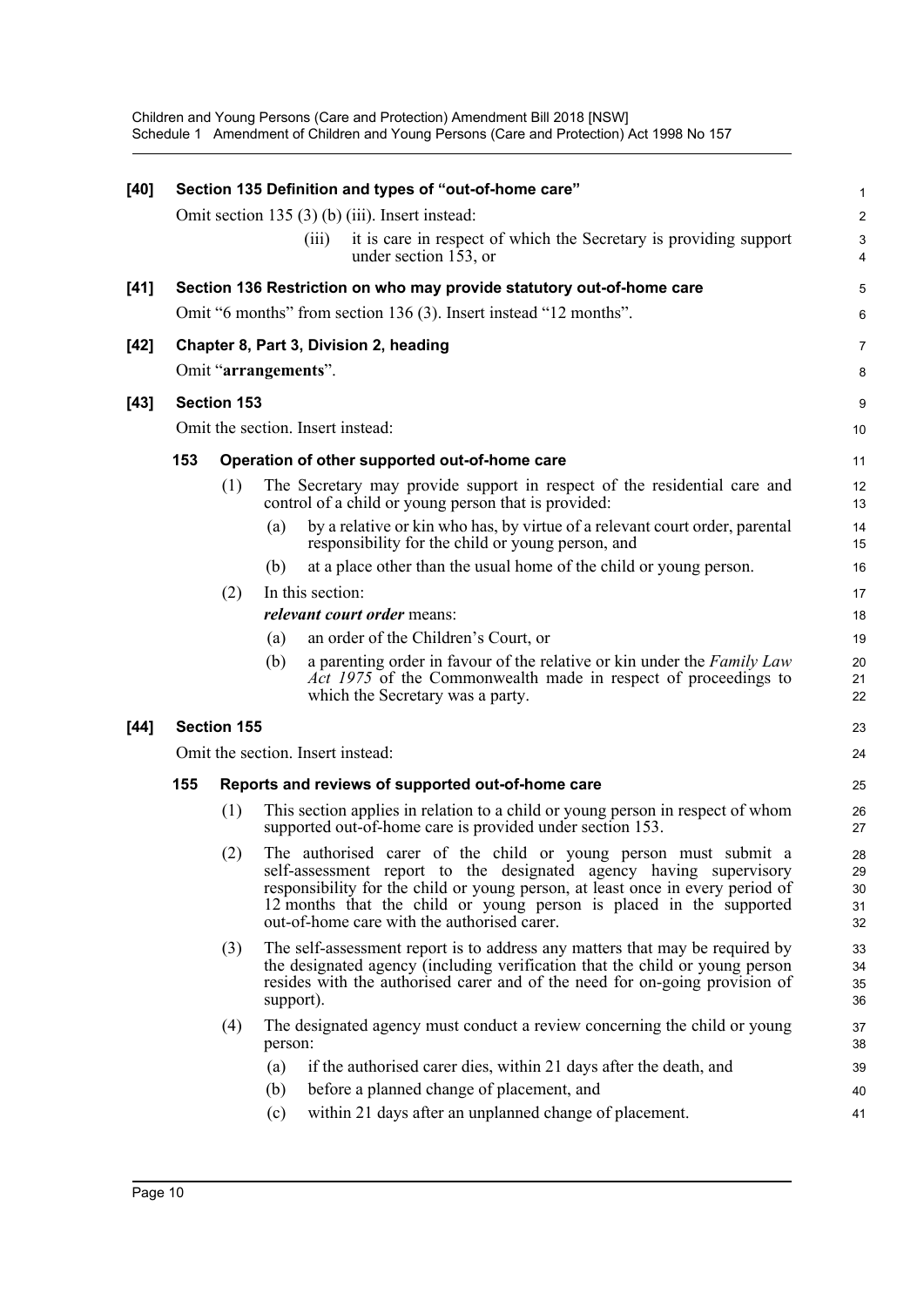|        | (5)                                           |     | A review, in considering the needs of the child or young person, is to have<br>regard to the following:                                                                                                                           | 1<br>$\overline{\mathbf{c}}$ |  |
|--------|-----------------------------------------------|-----|-----------------------------------------------------------------------------------------------------------------------------------------------------------------------------------------------------------------------------------|------------------------------|--|
|        |                                               | (a) | the legal status of the child or young person,                                                                                                                                                                                    | 3                            |  |
|        |                                               | (b) | the issues that need to be addressed while the child or young person is<br>in supported out-of-home care, what is to be done and who is to<br>undertake responsibility,                                                           | 4<br>5<br>6                  |  |
|        |                                               | (c) | the responsibilities of all parties concerning care,                                                                                                                                                                              | 7                            |  |
|        |                                               | (d) | any special requirements of the child or young person relating to<br>culture, language, religion or disability,                                                                                                                   | 8<br>9                       |  |
|        |                                               | (e) | the appropriateness of making a care application.                                                                                                                                                                                 | 10                           |  |
|        | (6)                                           |     | At the conclusion of a review, the designated agency is to determine:                                                                                                                                                             | 11                           |  |
|        |                                               | (a) | whether restoration of the child or young person to family care is<br>possible and, if not, how the parenting needs of the child or young<br>person are to be met, and                                                            | 12<br>13<br>14               |  |
|        |                                               | (b) | whether a care application should be made to provide for the<br>reallocation of parental responsibility in relation to the child or young<br>person.                                                                              | 15<br>16<br>17               |  |
| $[45]$ |                                               |     | Section 161 Financial assistance for children and young persons in out-of-home care                                                                                                                                               | 18                           |  |
|        |                                               |     | Insert "or kin" after "relative" in section 161 $(4)$ (a).                                                                                                                                                                        | 19                           |  |
| [46]   |                                               |     | Section 172A Secretary to report annually on deaths of children and young persons                                                                                                                                                 | 20                           |  |
|        |                                               |     | Insert "the Secretary has care responsibility under section 39A or" after "for whom" in<br>paragraph (e) of the definition of <i>reportable death</i> in section 172A (2).                                                        | 21<br>22                     |  |
| $[47]$ |                                               |     | Section 227 Child and young person abuse                                                                                                                                                                                          | 23                           |  |
|        |                                               |     | Insert ", or imprisonment for 2 years, or both" after "200 penalty units".                                                                                                                                                        | 24                           |  |
| [48]   |                                               |     | Section 228 Neglect of children and young persons                                                                                                                                                                                 | 25                           |  |
|        |                                               |     | Insert ", or imprisonment for 2 years, or both" after "200 penalty units".                                                                                                                                                        | 26                           |  |
| [49]   | Section 245A Object and principles of Chapter |     |                                                                                                                                                                                                                                   |                              |  |
|        | section $245A(2)$ (c).                        |     | Insert "(including, where applicable, prioritised access to services to children and young<br>persons at risk of significant harm and to their families)" after "families" in                                                     | 28<br>29<br>30               |  |
| [50]   |                                               |     | Sections 245C (1) (a) and 245D (2) (a)                                                                                                                                                                                            | 31                           |  |
|        |                                               |     | Insert "(including, where applicable, to provide prioritised access to any service to a child<br>or young person or class of children or young persons at risk of significant harm)" after<br>"young persons" wherever occurring. | 32<br>33<br>34               |  |
| [51]   |                                               |     | <b>Section 245E Co-ordination of services</b>                                                                                                                                                                                     | 35                           |  |
|        |                                               |     | Insert "(including, where applicable, in relation to provision of prioritised access to<br>appropriate services to children or young persons at risk of significant harm)" after "young<br>persons" where secondly occurring.     | 36<br>37<br>38               |  |
| $[52]$ |                                               |     | Schedule 3 Savings, transitional and other provisions                                                                                                                                                                             | 39                           |  |
|        | Insert after clause $1(3)$ :                  |     |                                                                                                                                                                                                                                   | 40                           |  |
|        | (4)                                           |     | Without limiting subclauses $(1)$ and $(2)$ , regulations made for the purposes of<br>this clause may amend this Schedule to provide for additional or different                                                                  | 41<br>42                     |  |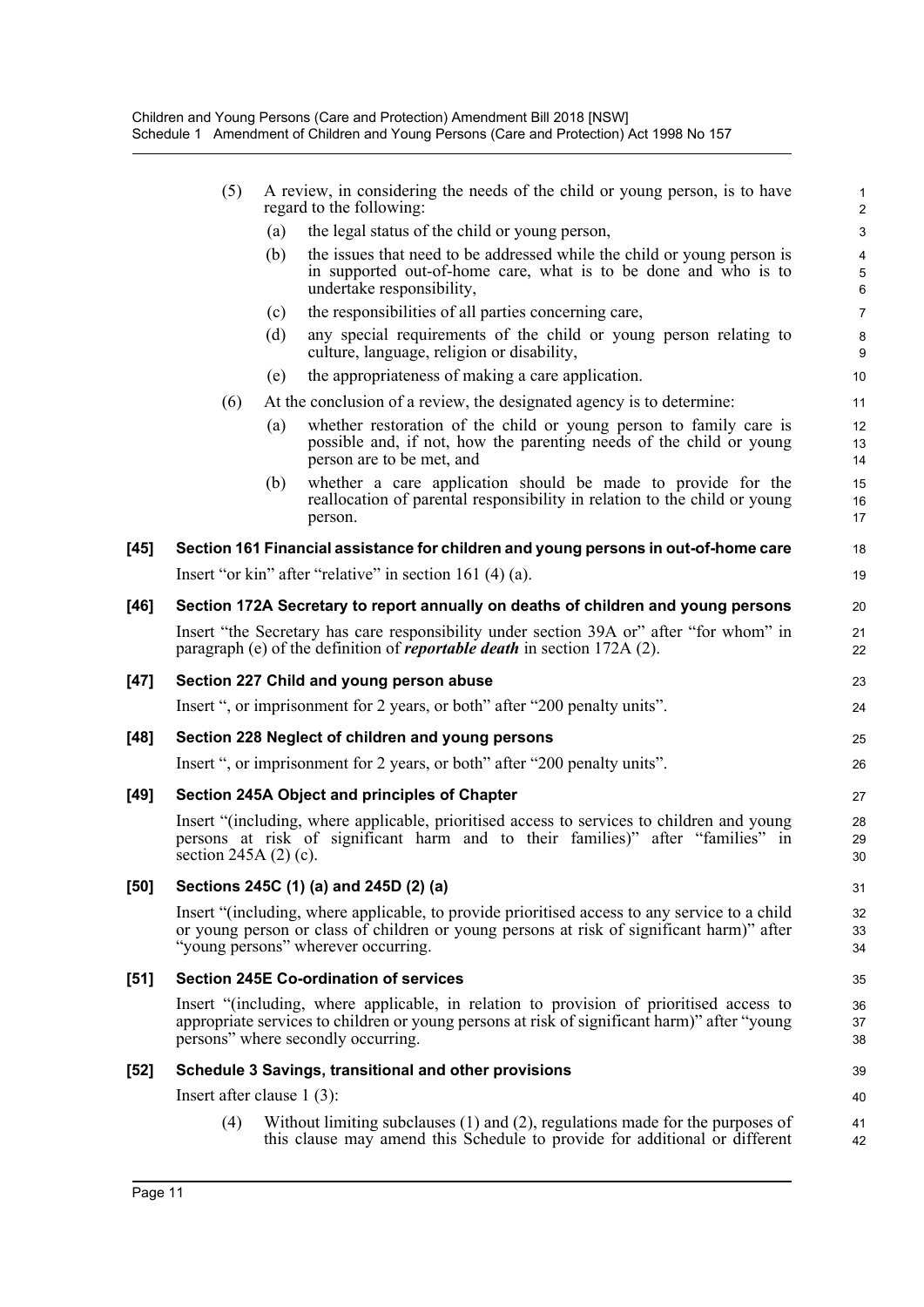|        |                   | savings and transitional provisions instead of including the provisions in the<br>regulations.                                                                                                                                                                                                                                                    | 1<br>$\overline{\mathbf{c}}$ |
|--------|-------------------|---------------------------------------------------------------------------------------------------------------------------------------------------------------------------------------------------------------------------------------------------------------------------------------------------------------------------------------------------|------------------------------|
| $[53]$ | <b>Schedule 3</b> |                                                                                                                                                                                                                                                                                                                                                   | 3                            |
|        |                   | Insert at the end of the Schedule, with appropriate Part and clause numbering:                                                                                                                                                                                                                                                                    | 4                            |
|        | <b>Part</b>       | <b>Provisions consequent on enactment of Children</b><br>and Young Persons (Care and Protection)<br><b>Amendment Act 2018</b>                                                                                                                                                                                                                     | 5<br>6<br>7                  |
|        |                   | <b>Definition</b>                                                                                                                                                                                                                                                                                                                                 | 8                            |
|        |                   | In this Part:                                                                                                                                                                                                                                                                                                                                     | 9                            |
|        |                   | <b>amending Act</b> means the Children and Young Persons (Care and Protection)<br>Amendment Act 2018.                                                                                                                                                                                                                                             | 10<br>11                     |
|        |                   | Alternative dispute resolution processes                                                                                                                                                                                                                                                                                                          | 12                           |
|        |                   | To avoid doubt, section 37 (1A), as inserted by the amending Act, applies only<br>in relation to determinations made by the Secretary on or after the<br>commencement of that provision.                                                                                                                                                          | 13<br>14<br>15               |
|        |                   | <b>Guardianship orders by consent</b>                                                                                                                                                                                                                                                                                                             | 16                           |
|        |                   | To avoid doubt, section 38, as amended by the amending Act, does not apply<br>in relation to a care plan entered into before the commencement of the<br>amendments.                                                                                                                                                                               | 17<br>18<br>19               |
|        |                   | Short term orders allocating parental responsibility to Minister                                                                                                                                                                                                                                                                                  | 20                           |
|        |                   | Section 79 $(9)$ and $(10)$ , as inserted by the amending Act, extend to apply in<br>relation to an application for an order under section $79(1)(b)$ that was pending<br>(but not finally determined) immediately before the commencement of those<br>provisions.                                                                                | 21<br>22<br>23<br>24         |
|        |                   | Court review of progress in implementing care plan                                                                                                                                                                                                                                                                                                | 25                           |
|        |                   | Section 82 (3) and (3A), as inserted by the amending Act, apply only in<br>relation to a report ordered by the Children's Court under section 82 (1) after<br>the commencement of the provisions.                                                                                                                                                 | 26<br>27<br>28               |
|        |                   | Preparation of permanency plans                                                                                                                                                                                                                                                                                                                   | 29                           |
|        |                   | Section 83, as amended by the amending Act, applies to assessments or<br>findings under that section occurring on or after the commencement of those<br>amendments irrespective of whether the proceedings before the Children's<br>Court to which they relate were pending (but not finally determined)<br>immediately before that commencement. | 30<br>31<br>32<br>33<br>34   |
|        |                   | Contact orders for duration of guardianship order                                                                                                                                                                                                                                                                                                 | 35                           |
|        |                   | Section $86(8)$ , as inserted by the amending Act:                                                                                                                                                                                                                                                                                                | 36                           |
|        |                   | applies irrespective of whether a guardianship order was made before or<br>(a)<br>after the commencement of that subsection, and                                                                                                                                                                                                                  | 37<br>38                     |
|        |                   | extends to a contact order made on an application that was pending (but<br>(b)<br>not finally determined) immediately before that commencement.                                                                                                                                                                                                   | 39<br>40                     |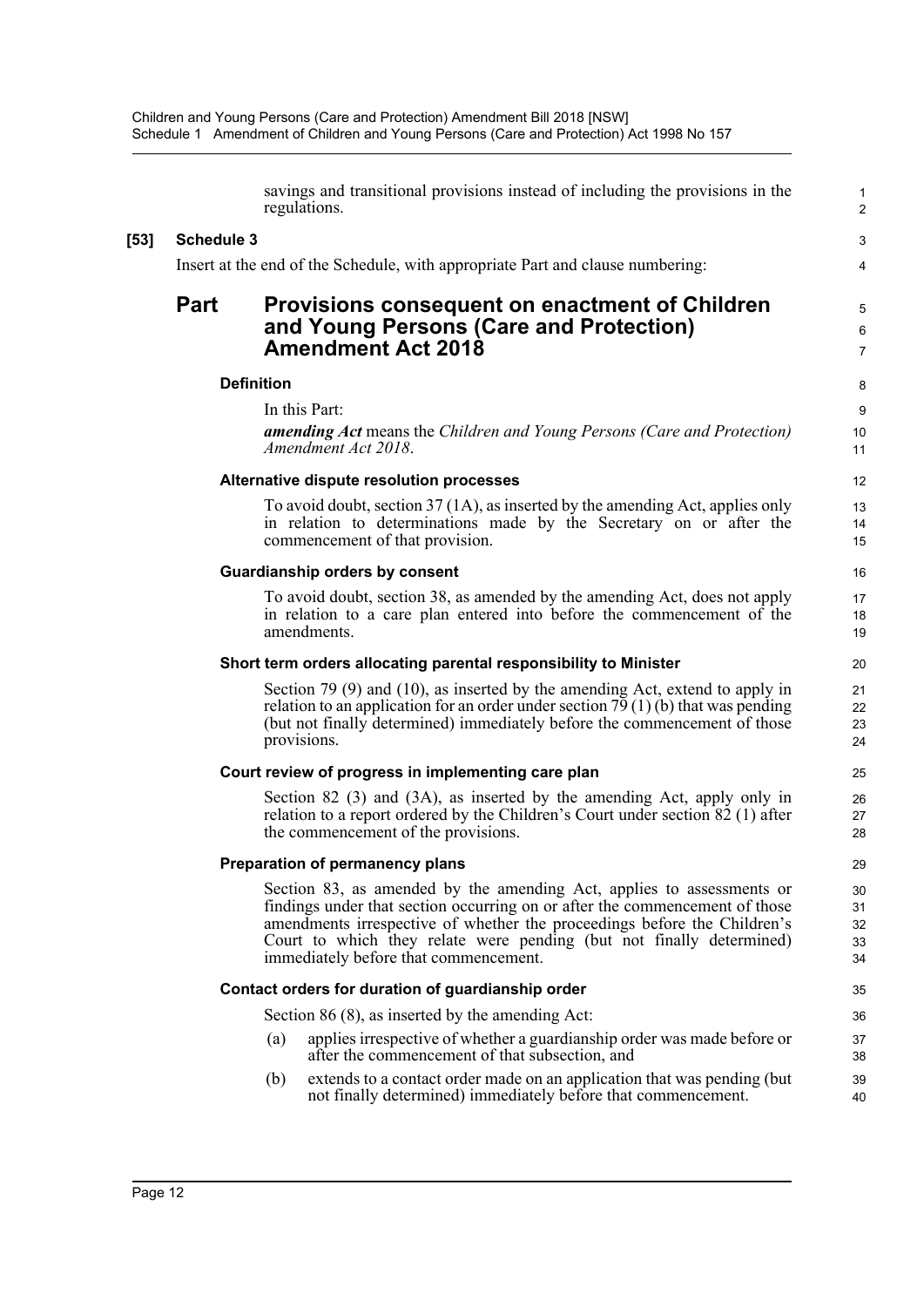# **Pending applications for leave to apply to vary or rescind a care order** 1 An application for leave under section 90 (1) that was pending before the 2 commencement of the amendments made to section 90 by the amending Act 3 is to continue to be dealt with under section 90 as in force immediately before 4 that commencement. 5 **Applications for variation of interim care orders** 6 Section 90AA, as inserted by the amending Act, extends to proceedings before 7 the Children's Court that were pending (but not finally determined) 8 immediately before the commencement of the section. 9 **Publication of names and identifying material discussion of the state of the state of the state of the state of the state of the state of the state of the state of the state of the state of the state of the state of the s** (1) Section 105 (1AA), as inserted by the amending Act, applies to publishing or 11 broadcasting the name of the child or young person, irrespective of whether 12 the child or young person was placed under the parental responsibility of the 13 Minister or entered the out-of-home care before or after the commencement of 14 the provision. 15 (2) Section 105 (3) (a1) and (b) (iiia), as inserted by the amending Act, apply to 16 publishing or broadcasting the name of a child or young person, irrespective 17 of whether the inquest concerning his or her suspected death was held before 18 or after the commencement of those provisions. 19 **Extended period for living with parents before restoration date** 20 Section 136, as amended by the amending Act, extends to a child or young 21 person who was placed in statutory out-of-home care, or for whom a relevant 22 care plan or permanency plan was approved by the Children's Court, before 23 the commencement of the amendment. 24 **Supported out-of-home care arrangements not supported by a court order** 25 (1) The Secretary may continue to support an arrangement referred to in 26 section 153 (3), as in force immediately before the substitution of section 153 27 by the amending Act, as if section 153 had not been substituted. While so 28 supported, the arrangement continues to be a supported out-of-home care 29 arrangement for the purposes of the Act. 30 (2) Section 155, as in force immediately before its substitution by the amending 31 Act, continues to apply to the arrangement as if the section had not been 32 substituted.  $\qquad \qquad \qquad \text{33}$